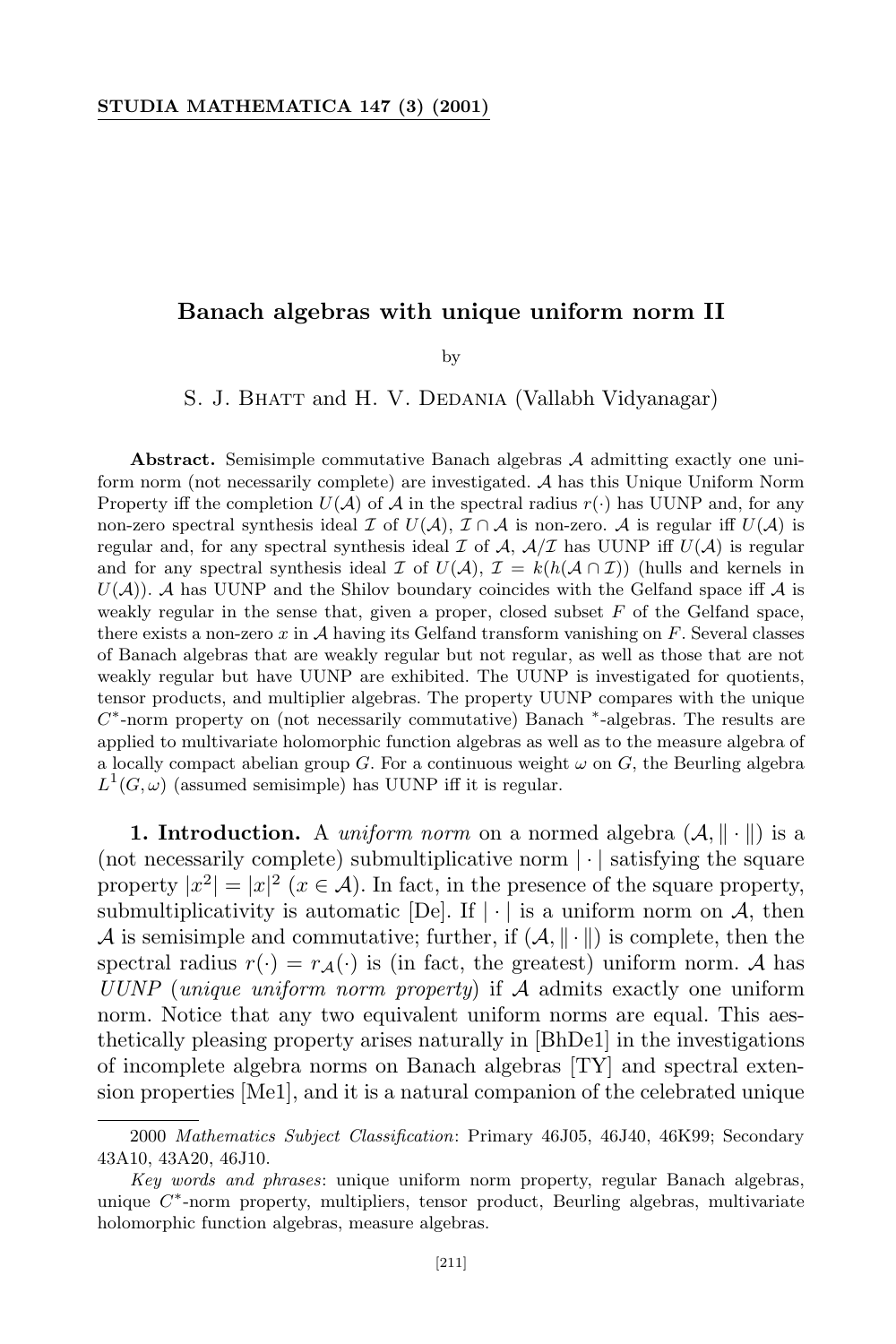complete norm property in Banach algebras ([BaDa], [DL]), as well as the unique *C ∗* -norm property (U*C ∗*NP) in Banach *∗* -algebras ([Ba], [HKV]). The present paper is a third paper in continuation of [BhDe1], [BhDe2]; however, it is independent of them.

The first purpose of the present paper is to place UUNP in proper perspective in the general theory of commutative Banach algebras. Our approach to UUNP exhibits the role of the enveloping uniform algebra  $U(\mathcal{A})$ (which is the Hausdorff completion of  $A$  in the spectral radius) in understanding  $A$ . In Section 2, we show that  $A$  has UUNP iff  $U(A)$  has UUNP and for any non-zero spectral synthesis ideal  $\mathcal{I}$  of  $U(\mathcal{A})$ ,  $\mathcal{I} \cap \mathcal{A}$  is non-zero. We discuss a simple example of  $A$  such that  $U(A)$  has UUNP, but  $A$  does not have UUNP. We also show that, if  $A$  has UUNP and if  $I$  is a spectral synthesis ideal of  $A$ , then  $I$  has UUNP, but  $A/I$  fails to have UUNP. The property UUNP turns out to be closely related with regularity. A Banach algebra  $(A, \| \cdot \|)$  (assumed semisimple and commutative) is *regular* (called *completely regular* in [BD]) if, given a closed subset *F* of the Gelfand space  $\Delta(\mathcal{A})$  and  $\varphi \in \Delta(\mathcal{A}) \setminus F$ , there exists  $x \in \mathcal{A}$  such that  $\hat{x}(F) = \{0\},\$  $\hat{x}(\varphi) \neq 0$ . Regularity implies UUNP but not conversely [BhDe1]. The relevance of UUNP to regularity is revealed by Theorem 2.6, which is one of the main results of Section 2. It states that *A* is regular iff  $U(A)$  is regular and  $A/\mathcal{I}$  has UUNP for any spectral synthesis ideal  $\mathcal{I}$  of  $A$  iff  $U(A)$  is regular and  $\mathcal{I} = k(h(\mathcal{A} \cap \mathcal{I}))$  (the kernel and hull in  $U(\mathcal{A})$ ) for any spectral synthesis ideal  $I$  of  $U(A)$ . Following [BhDe1],  $A$  is *weakly regular* if given a proper closed set *F* in  $\Delta(\mathcal{A})$ , there exists  $x \neq 0$  in  $\mathcal{A}$  such that  $\hat{x}(F) = \{0\}$ . This notion seems to be of independent interest. We give a fairly general construction of Banach algebras which are weakly regular, but not regular. It so happens that *A* is weakly regular iff  $\Delta(\mathcal{A}) = \partial(\mathcal{A})$  (Shilov boundary) and *A* has UUNP. This is used to discuss conditions under which regularity is equivalent to UUNP. *A* has *SEP* (*spectral extension property*) [Me1] if for any (submultiplicative) norm  $|\cdot|$  on *A*,  $r(x) \leq |x|$  ( $x \in A$ ). The following graph summarizes the inter-relations among these four properties.



Does UUNP imply SEP? Our conjecture is that it does not.

The second purpose of the paper is to compare a commutative (not necessarily involutive) Banach algebra *A* having UUNP with a (not necessarily commutative) Banach *∗* -algebra *B* having U*C ∗*NP. This is motivated by the apparent similarity between the *C*<sup>\*</sup>-property  $||x^*x|| = ||x||^2$  of a *C*<sup>\*</sup>-norm and the square property  $||x^2|| = ||x||^2$  of a uniform norm. Then  $U(\mathcal{A})$  corre-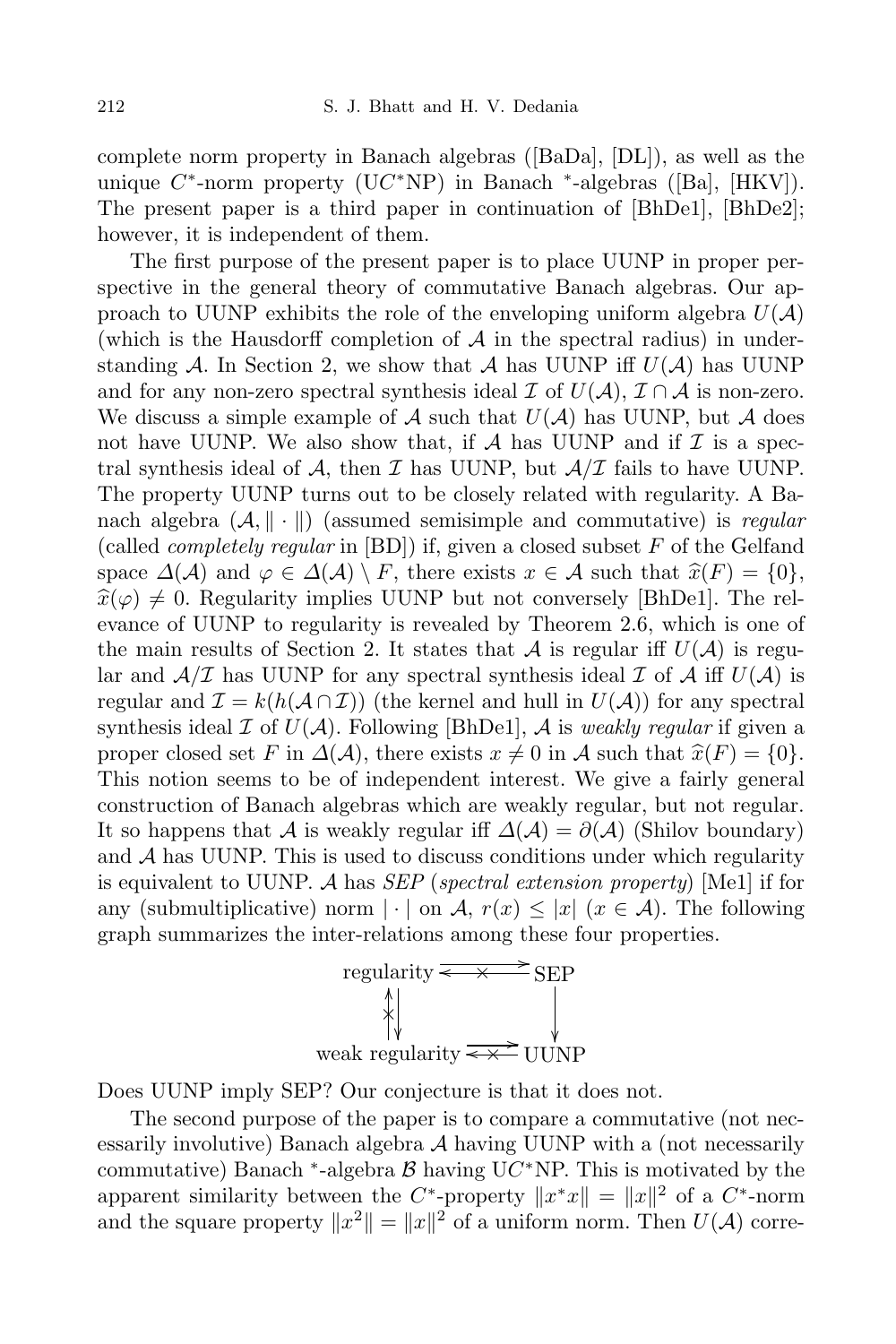sponds to  $C^*(\mathcal{B})$ , the enveloping  $C^*$ -algebra of  $\mathcal{B}$ ; and regularity corresponds to *∗* -regularity [Ba], [P]. Though our results for *A* relating regularity and UUNP are comparable to the results in [Ba] for *B* relating *<sup>∗</sup>* -regularity and U*C ∗*NP, the present paper also exhibits that both these aspects are not completely analogous. This is expected in view of the facts that though  $C^*(\mathcal{B})$ has  $UC^*NP$  and is <sup>\*</sup>-regular,  $U(A)$  need neither have UUNP nor be regular; on the other hand,  $A$  is inverse closed in  $U(A)$ , while  $B$  need not be inverse closed in  $C^*(\mathcal{B})$ , unless it is hermitian. It is shown in Section 3 that the algebraic tensor product  $\mathcal{A} \otimes \mathcal{B}$  has UUNP iff both  $\mathcal{A}$  and  $\mathcal{B}$  have UUNP. This supplements Tomiyama's result that  $\mathcal{A} \widehat{\otimes}_{\alpha} \mathcal{B}$  (completion in a cross norm  $\alpha$ ) is regular iff both  $\mathcal A$  and  $\mathcal B$  are regular; on the other hand, it compares with the result in [HKV] that if *A* and *B* are Banach  $*$ -algebras, then  $\mathcal{A} \otimes \mathcal{B}$  is <sup>\*</sup>-regular (resp. has UC<sup>\*</sup>NP) iff each of  $\mathcal{A}, \mathcal{B}$  and  $C^*(\mathcal{A}) \otimes C^*(\mathcal{B})$ is *<sup>∗</sup>* -regular (resp. has U*C <sup>∗</sup>*NP). In [BhDe2], it is shown that unlike U*C <sup>∗</sup>*NP [Ba, p. 849], *A* has UUNP iff the unitization *A<sup>e</sup>* has UUNP. This throws further light on the METATHEOREM envisaged in  $[Bh1]$ ,  $[Bh2]$  that there exists a structural analogy between certain (and not all) aspects of *C ∗* -algebras and uniform Banach algebras (*uB*-algebras); more generally, between hermitian Banach *∗* -algebras and Banach algebras commutative modulo the radical. This also implies that if *A* has UUNP, then each of the *A*-valued function algebras  $C_0(X, \mathcal{A}), C^n([a, b], \mathcal{A}), \mathrm{lip}_\alpha([a, b], \mathcal{A}), L^1(G, \mathcal{A}), L^p(G, \mathcal{A})$ (*G* a compact abelian group,  $1 < p < \infty$ ) has UUNP.

In Section 4, we investigate the UUNP for the Beurling algebras  $L^1(G, \omega)$ . It is shown that if  $L^1(G, \omega)$  is semisimple, then it has UUNP iff it is regular. If *H* is a subgroup of the rationals  $\mathbb Q$  containing 1, and if  $\omega$  is a weight on *H*, then  $\ell^1(H, \omega)$  has UUNP iff  $\ell^1(\mathbb{Z}, \omega)$  has UUNP. It is shown that the semigroup algebras  $L^1(\mathbb{R}^+, \omega)$  and  $\ell^1(\mathbb{Z}^+, \omega)$  do not have UUNP for all weights *ω*.

In the brief Section 5, we investigate sufficient conditions under which a *uB*-algebra has UUNP. This leads to the constructions of the variants of the polydisc algebra and the ball algebra in  $\mathbb{C}^n$ , as well as those of the *H∞*-algebras on the polydisc and the ball which have UUNP, but are not weakly regular. Note that the polydisc algebra and the ball algebra in  $\mathbb{C}^n$ , as well as their  $H^\infty$ -analogues, do not have UUNP.

In Section 6, we investigate UUNP for the multiplier algebra  $M(A)$  of *A*. If  $M(A)$  has UUNP, then *A* has UUNP; and the converse holds if *A* is a  $uB$ -algebra. In the case where  $A$  is weakly regular, the closed ideal  $M_{00}(\mathcal{A}) = \{T \in M(\mathcal{A}) : \hat{T} = 0 \text{ on } h(\mathcal{A})\}$  has UUNP; while the closed ideal  $M_0(\mathcal{A}) = \{T \in M(\mathcal{A}) : \widehat{T}|_{\Delta(\mathcal{A})} \in C_0(\Delta(\mathcal{A}))\}$  fails to have UUNP. When  $\mathcal{A}$ is weakly regular, the closed subalgebra  $\text{Dec } M(\mathcal{A})$  consisting of multipliers defining decomposable operators on  $M(A)$  by multiplication has UUNP; whereas the subalgebra  $DM(A)$  consisting of decomposable multipliers on  $A$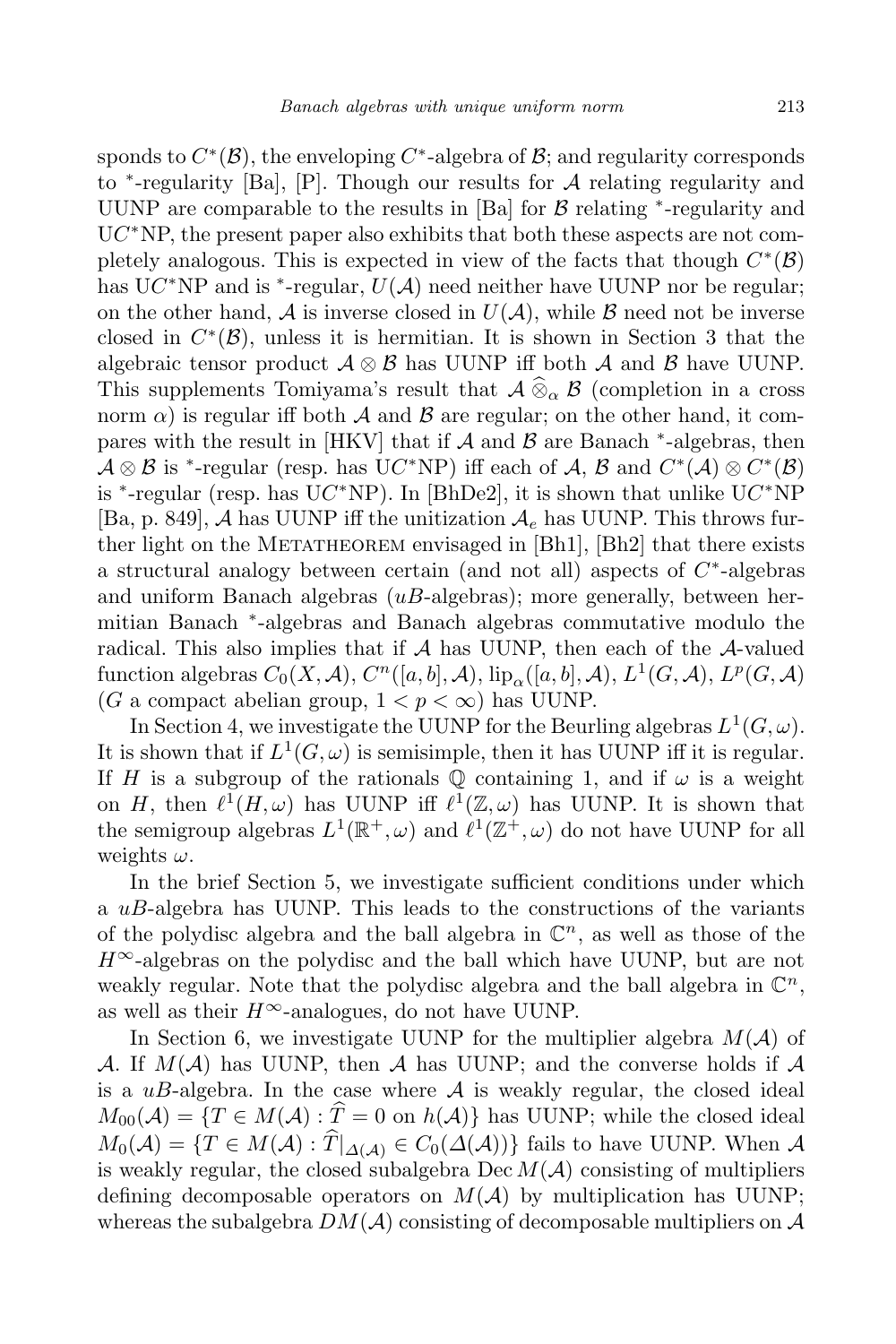fails to have UUNP. These results are applied to the measure algebra  $M(G)$ of a locally compact abelian group *G*. Note that  $M(G) \cong M(L^1(G))$ . Like regularity,  $M(G)$  has UUNP iff *G* is discrete [BhDe1]. In the non-discrete case, *M*(*G*) admits minimum and maximum uniform norms. The Banach subalgebras of  $M(G)$  which have UUNP include the algebra  $L^1(G)$ , the closed subalgebra generated by  $\{L^1(G), M_d(G)\}$ , the algebra Dec  $M(G)$  consisting of measures  $\mu$  whose Fourier–Stieltjes transform  $\hat{\mu}$  are hull-kernel continuous on  $\Delta(M(G))$ , as well as the algebra  $DM(G)$  consisting of measures defining decomposable convolution operators on *L* 1 (*G*). In fact, Dec *M*(*G*) and *DM*(*G*) are weakly regular, non-regular, having hermitian involution and having UUNP.

**2. Ideals, quotients, UUNP and regularity.** Throughout the paper, let  $(A, \|\cdot\|)$  be a semisimple commutative Banach algebra, not necessarily unital. Let *∆*(*A*) be its Gelfand space. Let *U*(*A*) be the *uB*-algebra obtained by completing  $(A, r(\cdot))$ , where  $r(x) = \sup\{|\varphi(x)| : \varphi \in \Delta(\mathcal{A})\}$  ( $x \in \mathcal{A}$ ), the spectral radius. An ideal *I* of *A* is a *spectral synthesis ideal* (or a *semisimple ideal*) if  $\mathcal{I} = k(h(\mathcal{I}))$ , the kernel of the hull of  $\mathcal{I}$  in  $\mathcal{A}$ ; equivalently, the quotient algebra  $A/\mathcal{I}$  is semisimple. A closed set  $F \subset \Delta(A)$  is a *set of uniqueness* for a subalgebra *B* of *A* if  $|x|_F = \sup\{|\varphi(x)| : \varphi \in F\}$  ( $x \in B$ ) defines a norm on the algebra *B*.

It is shown in [Ba, Proposition 2.4] that a *∗* -semisimple Banach *∗* -algebra *B* has U*C*<sup>\*</sup>NP iff, for any non-zero closed ideal  $\mathcal{I}$  of  $C^*(\mathcal{B})$ ,  $\mathcal{B} \cap \mathcal{I} \neq (0)$ . The following compares with this.

Proposition 2.1. *The following are equivalent*:

(i) *A has UUNP*;

(ii)  $U(A)$  has  $UUNP$ , and every closed subset  $F$  of  $\Delta(U(A))$  which is a set of uniqueness for A is also a set of uniqueness for  $U(A)$ ;

(iii)  $U(A)$  *has*  $UUNP$ , and  $I \cap A \neq (0)$  *for any non-zero spectral synthesis ideal*  $\mathcal I$  *of*  $U(\mathcal A)$ *.* 

*Proof.* (i) $\Rightarrow$ (ii). Clearly  $U(A)$  has UUNP. Let  $F \subset \Delta(U(A))$  be a closed set of uniqueness for *A*. Define  $|x|_F = \sup\{|\varphi(x)| : \varphi \in F\}$  ( $x \in U(\mathcal{A})$ ). Then  $|\cdot|_F$  is a uniform seminorm on  $U(\mathcal{A})$  which is a norm on  $\mathcal{A}$ . By (i),  $|\cdot|_F = r(\cdot)$ on *A*. Since *A* is dense in  $U(A), |\cdot|_F = r(\cdot)$  on  $U(A)$  too. Thus *F* is a set of uniqueness for  $U(\mathcal{A})$ .

(ii)*⇒*(iii). Let *I* be a non-zero spectral synthesis ideal of *U*(*A*). Define  $F = h(\mathcal{I}) = \{ \varphi \in \Delta(U(\mathcal{A})) : \varphi(x) = 0 \text{ for all } x \in \mathcal{I} \}$ . Then *F* is not a set of uniqueness for  $U(\mathcal{A})$ . Hence, by (ii), F is not a set of uniqueness for  $\mathcal{A}$ , and so  $\mathcal{I} \cap \mathcal{A} = k(F) \cap \mathcal{A} \neq (0)$ .

 $(iii)$ ⇒ $(i).$  Let  $|·|$  be a uniform norm on *A*. Then  $|·| < r(·)$  on *A*, and so  $|\cdot|$  can be extended as a uniform seminorm on  $U(\mathcal{A})$ . Let  $\mathcal{I} = \text{ker}(|\cdot|)$ . Then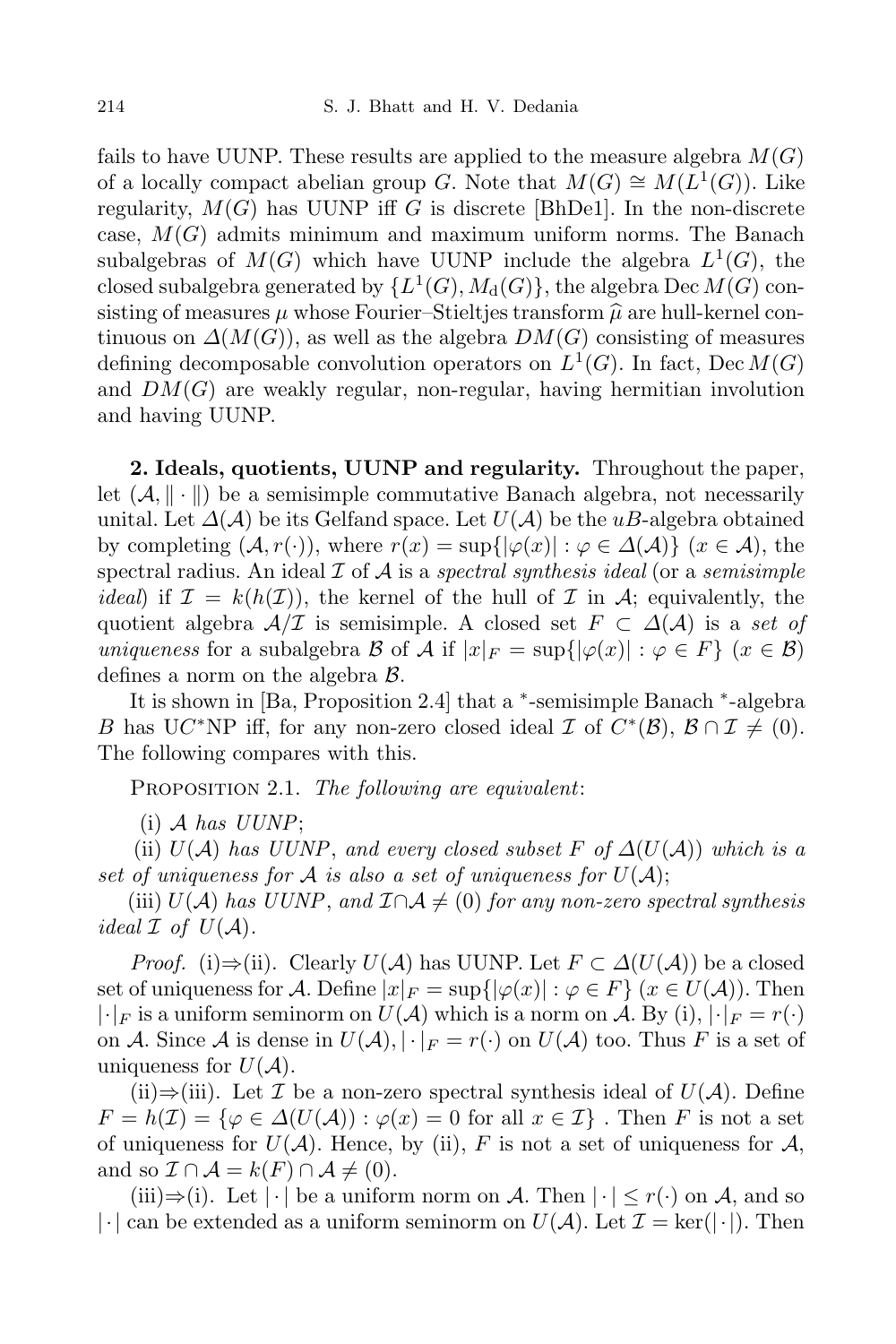*I* is a spectral synthesis ideal of  $U(A)$ . Since  $|\cdot|$  is a norm on  $A, I \cap A = (0)$ . Hence  $\mathcal{I} = (0)$  by (iii). Thus  $|\cdot|$  is a norm on  $U(\mathcal{A})$ . Since  $U(\mathcal{A})$  has UUNP,  $|\cdot| = r(\cdot)$  on  $U(\mathcal{A})$ , and so on  $\mathcal{A}$ . Thus  $\mathcal{A}$  has UUNP.

EXAMPLE 2.2. There exists  $A$  not having UUNP, but  $U(A)$  is regular. Let  $\omega = (\omega_n)_{n=-\infty}^{\infty}$  be defined as  $\omega_n = \exp(\alpha_n)$ , where  $\alpha_0 = 1$ , and  $\alpha_n =$  $|n|/\{\log(|n|)+1\}$   $(n \in \mathbb{Z}\setminus\{0\})$ . Let  $\ell^1(\mathbb{Z},\omega) = \{a = (a_n)_{n=-\infty}^{\infty} : \text{each } a_n \in \mathbb{C},$ and  $\sum_{n=-\infty}^{\infty} |a_n| \omega_n < \infty$ , a convolution Banach \*-algebra with the norm  $||a|| = \sum_{n=-\infty}^{\infty} |a_n| \omega_n$  and the involution  $(a_n)^* = (\overline{a}_{-n})$ . Then  $\ell^1(\mathbb{Z}, \omega)$  is a hermitian, semisimple, commutative Banach *∗* -algebra with more than one *C ∗* -norm [Ba, p. 847]. Now, in a commutative Banach *∗* -algebra, a *C ∗* -norm is a uniform norm. Thus *A* does not have UUNP. On the other hand, the hermiticity of *A* implies that  $r(x) = m(x)$  ( $x \in A$ ), where *m* is the Gelfand– Naimark pseudo-norm [BD, Theorem 3, p. 188]. Hence  $U(\mathcal{A}) = C^*(\mathcal{A}),$ which is regular.

The following compares with the well known fact that, if  $\mathcal I$  is a closed ideal of  $A$  and if  $A$  is regular, then both  $I$  and  $A/I$  are regular.

Proposition 2.3. *Let A have UUNP and I be a closed ideal of A. If I* is a spectral synthesis ideal of A, or if  $\overline{I}$  (closure in  $U(A)$ ) is a spectral *synthesis ideal of*  $U(\mathcal{A})$ , *then*  $\mathcal{I}$  *has*  $UUNP$ . *The quotient algebra*  $\mathcal{A}/\mathcal{I}$  *need not have UUNP.*

*Proof.* (A) Note that  $\Delta(\mathcal{I}) \cong \Delta(\mathcal{A}) \setminus h(\mathcal{I})$  and  $\partial(\mathcal{I}) \subseteq \partial(\mathcal{A})$ . Let *F* be a closed subset of  $\Delta(\mathcal{I})$  not containing  $\partial(\mathcal{I})$ . By [BhDe1, Theorem 2.3], it is sufficient to prove that *F* is not a set of uniqueness for *I*. Let  $W = \Delta(\mathcal{I}) \backslash F$ , and  $K = \Delta(\mathcal{A}) \setminus W$ . Since  $\Delta(\mathcal{I})$  is open in  $\Delta(\mathcal{A})$ , K is closed in  $\Delta(\mathcal{A})$ , and *K* does not contain *∂*(*A*). Again by [BhDe1, Theorem 2.3] applied to *A*, there exists  $a \in \mathcal{A}, a \neq 0$ , such that  $\widehat{a}|_K = 0$ . Fix  $\varphi \in W$ ,  $\varphi(a) \neq 0$ . We may assume  $\varphi(a) = 1$ . Since  $\psi(a) = 0$  for all  $\psi \in h(\mathcal{I})$ , we have  $a \in k(h(\mathcal{I}))$ .

CASE (i). Let *I* be a spectral synthesis ideal of *A*. Then  $k(h(\mathcal{I})) = I$ . Thus  $a \in \mathcal{I}$ . Since  $F \subseteq K$  and  $\hat{a}|_K = 0$ , we have  $\hat{a}|_F = 0$ . This shows that *F* is not a set of uniqueness for *I*.

CASE (ii). Assume that  $\overline{\mathcal{I}}$  is a spectral synthesis ideal of  $U(\mathcal{A})$ . Noting that  $\Delta(\mathcal{A}) = \Delta(U(\mathcal{A}))$  and  $h(\mathcal{I}) = h(\mathcal{I})$ , we see that  $a \in k(h(\mathcal{I})) \subset k(h(\mathcal{I}))$  $=\overline{\mathcal{I}}$ . Thus  $a \in \overline{\mathcal{I}} \cap \mathcal{A}$ . Choose  $y \in \mathcal{I}$  such that  $r(a-y)r(a) < 1$ . Then  $ya \in \mathcal{I}$ and  $(ya)^{\wedge}|_F = 0$ . If  $(ya)^{\wedge}(\varphi) = 0$ , then

$$
1 = (a^2)^{\wedge}(\varphi) - (ya)^{\wedge}(\varphi) = |(a - y)^{\wedge}(\varphi)\widehat{a}(\varphi)| \le r(a - y)r(a) < 1,
$$

which is a contradiction. Thus  $(ya)^{\wedge}(\varphi) \neq 0$ , and so *F* is not a closed set of uniqueness for *I*.

(B) Let  $\Delta_r = \{z \in \mathbb{C} : |z| < r\}$ . For a bounded open set *U*, let  $H(U)$ denote the algebra of all holomorphic functions on *U*, *C*(*U*) denote the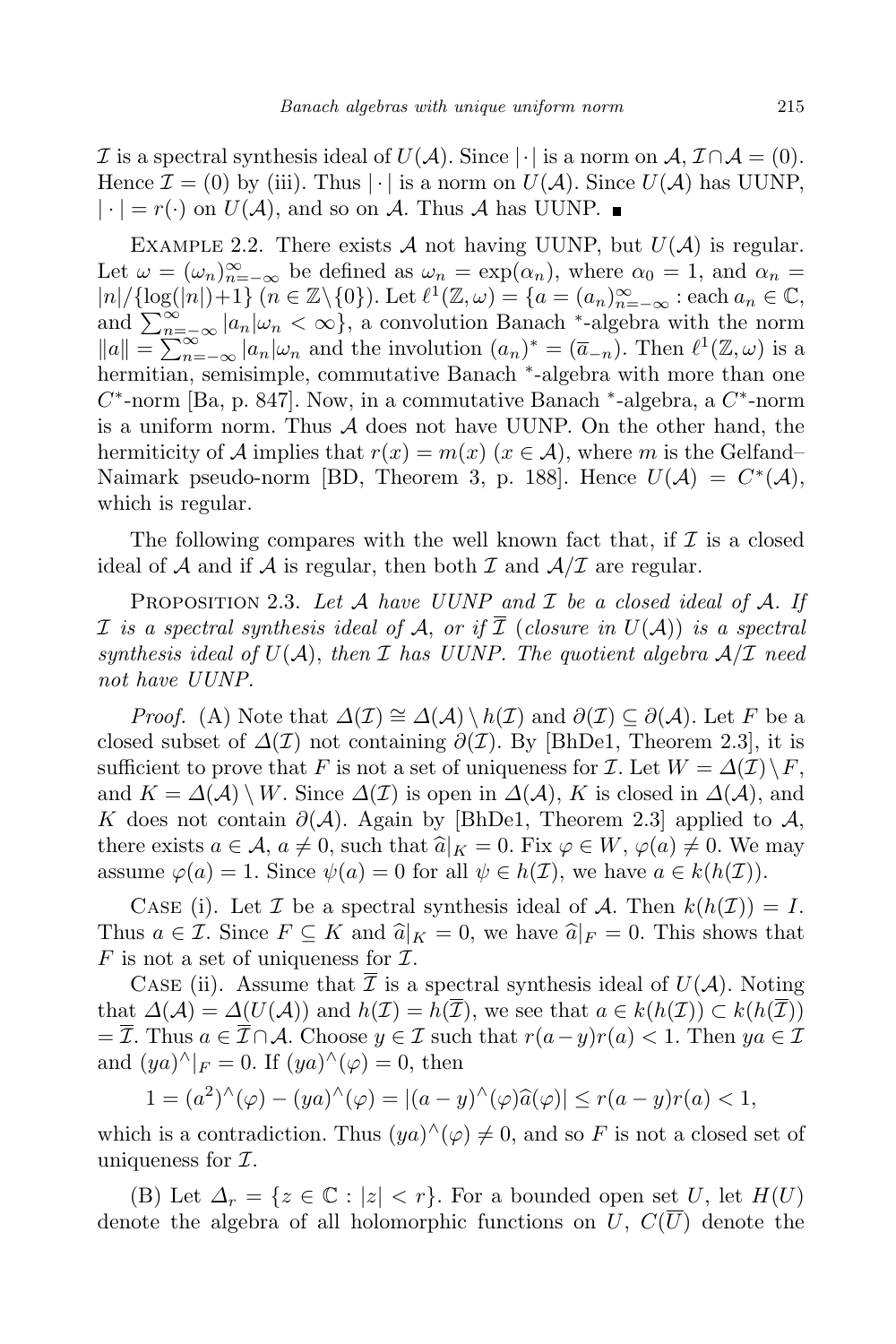algebra of all continuous functions on  $\overline{U}$ . Let  $\mathcal{A} = \{f \in C(\overline{\Delta}_2) : f \in H(\Delta_1)\},\$ a *uB*-algebra with pointwise operations and the norm  $||f||_{\infty} = \sup\{|f(z)|:$  $z \in \overline{\Delta}_2$ . By [Me1, Example 2], *A* has SEP, and hence it has UUNP. Now  $\mathcal{I} = \{f \in \mathcal{A} : f = 0 \text{ on } \overline{\Delta}_1\}$  is a spectral synthesis ideal of *A*, and  $\mathcal{A}/\mathcal{I}$ is isometrically isomorphic to the disc algebra  $\mathcal{A}(\overline{\Delta}_1) = \{f \in C(\overline{\Delta}_1) : f \in$  $H(\Delta_1)$ , which obviously admits infinitely many distinct uniform norms.

Does there exist a spectral synthesis ideal *I* of *A* such that both *I* and  $A/\mathcal{I}$  have UUNP, but  $A$  does not have UUNP? Let  $\mathcal{I}$  be a closed ideal of  $A$ . Let *A* have UUNP. Does *I* have UUNP? (Note that the proof of Theorem 6.1 implies that the answer is affirmative if *I* satisfies:  $a \in \mathcal{A}$ ,  $a\mathcal{I} = \{0\}$ implies  $a = 0.$ 

Lemma 2.4. *Let B be a dense subalgebra of A. If B has UUNP*, *then A has UUNP.*

*Proof.* Let  $| \cdot |$  be a uniform norm on *A*. Then  $| \cdot | \leq r_A(\cdot) \leq | \cdot |$ on *A*. Let  $y \in A$ . Choose a sequence  $(y_n)$  in *B* such that  $||y_n - y|| \to 0$ . Then  $|y_n - y| \to 0$ . Since B has UUNP,  $|y_n| = r_{\mathcal{A}}(y_n)$  for all n, and so  $|y| = r_{\mathcal{A}}(y)$ . Thus *A* has UUNP.

LEMMA 2.5. Let *I* be a spectral synthesis ideal of  $U(A)$ . If  $A/(A \cap I)$ *has*  $UUNP$ , *then*  $\mathcal{I} = k(h(\mathcal{A} \cap \mathcal{I}))$ .

*Proof.* Let  $\mathcal{J} = (\mathcal{A} \cap \mathcal{I})^-$  (closure in  $U(\mathcal{A})$ ). Then  $k(h(\mathcal{J})) = k(h(\mathcal{A} \cap \mathcal{I}))$ . Consider the homomorphisms  $\phi : \mathcal{A}/(\mathcal{A} \cap \mathcal{I}) \to U(\mathcal{A})/\mathcal{I}, \phi(x+(\mathcal{A} \cap \mathcal{I})) =$  $x+\mathcal{I}$ , and  $\psi : \mathcal{A}/(\mathcal{A}\cap\mathcal{I}) \to U(\mathcal{A})/k(h(\mathcal{A}\cap\mathcal{I})), \psi(x+\mathcal{A}\cap\mathcal{I}) = x+k(h(\mathcal{A}\cap\mathcal{I})).$ Now  $\phi$  is one-one. Also,  $\psi$  is one-one. Indeed, since  $\mathcal{A}/(\mathcal{A}\cap\mathcal{I})$  has UUNP, *A* ∩ *I* is a spectral synthesis ideal of *A*, and so  $A \cap I = k(h(\mathcal{J})) \cap A$ . Thus  $\psi(x + A \cap \mathcal{I}) = 0$  implies that  $x \in k(h(\mathcal{A} \cap \mathcal{I})) \cap \mathcal{A} = k(h(\mathcal{J})) \cap \mathcal{A} = \mathcal{A} \cap \mathcal{I}$ , showing that  $\psi$  is one-one. Now, as  $\mathcal{A}/(\mathcal{A} \cap \mathcal{I})$  has UUNP, the subalgebra  ${x+I : x \in A}$  of  $U(A)/I$  as well as the subalgebra  ${x+k(h(J)) : x \in A}$  of  $U(\mathcal{A})/k(h(\mathcal{J}))$  have UUNP. Also,  $U(\mathcal{A})/I$  is semisimple and  $\phi(\mathcal{A}/(\mathcal{A}\cap I))$  is dense in  $U(\mathcal{A})/\mathcal{I}$ . Hence by Lemma 2.4,  $U(\mathcal{A})/\mathcal{I}$  also has UUNP. For *x* in  $\mathcal{A}$ ,  $|x+\mathcal{A}\cap\mathcal{I}|_1 = r_{U(\mathcal{A})/\mathcal{I}}(x+\mathcal{I})$  and  $|x+\mathcal{A}\cap\mathcal{I}|_2 = r_{U(\mathcal{A})/k(h(\mathcal{J}))}(x+k(h(\mathcal{J})))$ define uniform seminorms on  $\mathcal{A}/(\mathcal{A}\cap\mathcal{I})$ . Further,  $|\cdot|_1$  and  $|\cdot|_2$  are norms because *I* and  $k(h(\mathcal{J}))$  are spectral synthesis ideals of  $U(\mathcal{A})$ . As  $\mathcal{A}/(\mathcal{A} \cap \mathcal{I})$ has UUNP,  $|\cdot|_1 = |\cdot|_2$  on  $\mathcal{A}/(\mathcal{A} \cap \mathcal{I})$ .

Suppose, if possible, that  $x \in \mathcal{I}$ , but  $x \notin k(h(\mathcal{J}))$ . Choose a sequence  $(x_n)$  in *A* such that  $r_{U(A)}(x_n - x) \to 0$ . Then

$$
0 = r_{U(\mathcal{A})/\mathcal{I}}(x + \mathcal{I}) = \lim r_{U(\mathcal{A})/\mathcal{I}}(x_n + \mathcal{I}) = \lim |x_n + \mathcal{A} \cap \mathcal{I}|_1
$$
  
= 
$$
\lim |x_n + \mathcal{A} \cap \mathcal{I}|_2 = \lim r_{U(\mathcal{A})/k(h(\mathcal{J}))}(x_n + k(h(\mathcal{J})))
$$
  
= 
$$
r_{U(\mathcal{A})/k(h(\mathcal{J}))}(x + k(h(\mathcal{J}))) \neq 0
$$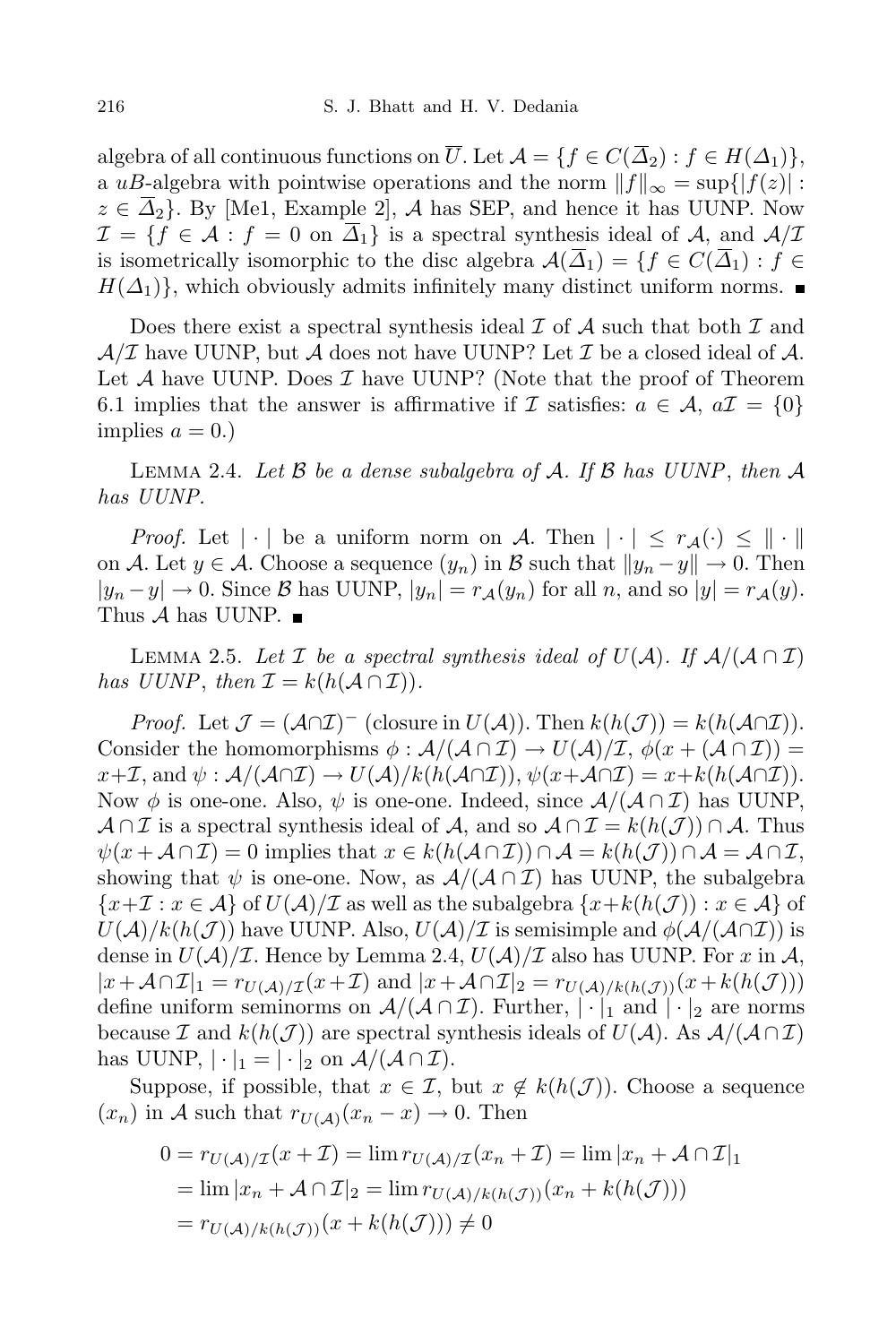because  $U(\mathcal{A})/k(h(\mathcal{J}))$  is semisimple and  $x \notin k(h(\mathcal{J}))$ . This contradiction proves that  $\mathcal{I} = k(h(\mathcal{J})) = k(h(\mathcal{A} \cap \mathcal{I}))$ .

Following [Ba], a *∗* -semisimple Banach *∗* -algebra *B* is *<sup>∗</sup>* -*regular* if for any closed subset *F* of the primitive ideal space  $\Pi(\mathcal{B})$  of  $C^*(\mathcal{B})$  and  $P \in \Pi(\mathcal{B}) \backslash F$ , there exists x in A such that  $\hat{x}(F) = (0)$  and  $\hat{x}(P) \neq 0$ . Here  $\hat{x}(I) = x + I$  $(\mathcal{I} \in \Pi(\mathcal{B}))$ . By [Ba, Theorem 2.3 and Proposition 2.4],  $\mathcal{B}$  is <sup>\*</sup>-regular iff for any  $\|\cdot\|_{C^*(\mathcal{B})}$ -closed \*-ideal  $\mathcal{I}$  of  $\mathcal{B}, \mathcal{B}/\mathcal{I}$  has  $UC^*\text{NP}$  iff for any closed ideal *I* of  $C^*(\mathcal{B})$ ,  $\mathcal{I} \cap \mathcal{B}$  is dense in *I*. The following, which provides a UUNP analogue of this, is one of the main results of this paper.

Theorem 2.6. *The following are equivalent*:

 $(i)$  *A is regular*;

(ii)  $U(A)$  *is regular, and the quotient algebra*  $A/\mathcal{I}$  *has UUNP for every spectral synthesis ideal I of A*;

(iii)  $U(A)$  *is regular, and*  $\mathcal{I} = k(h(\mathcal{A} \cap \mathcal{I}))$  *for every spectral synthesis ideal*  $\mathcal I$  *of*  $U(\mathcal A)$ *.* 

*Proof.* (i) $\Rightarrow$ (ii). Let *A* be regular. Then  $U(A)$  is regular. Let *I* be a spectral synthesis ideal of  $A$ . Then  $A/\mathcal{I}$  is regular and semisimple. As every regular, semisimple, commutative Banach algebra has UUNP, *A/I* has UUNP.

(ii) $\Rightarrow$ (iii). Let *I* be a spectral synthesis ideal of *U*(*A*). Then *U*(*A*)/*I* is semisimple, and so  $\mathcal{A}/(\mathcal{A}\cap\mathcal{I})$  is semisimple. By (ii),  $\mathcal{A}/(\mathcal{A}\cap\mathcal{I})$  has UUNP. Hence, Lemma 2.5 implies that  $\mathcal{I} = k(h(\mathcal{A} \cap \mathcal{I}))$ .

(iii) $\Rightarrow$ (i). Let *Γ* be closed subset of  $\Delta(\mathcal{A})$  in the Gelfand topology. Since *∆*(*A*) is topologically homeomorphic to *∆*(*U*(*A*)) in the Gelfand topologies, corresponding to the set *Γ*, there exists a unique closed subset  $\widetilde{F}$  of  $\Delta(U(\mathcal{A}))$ in the Gelfand topology. Since  $U(\mathcal{A})$  is regular,  $h[k(\tilde{\Gamma})] = \tilde{\Gamma}$ . To prove that *A* is regular, it is enough to show that  $h[k(\Gamma)] \subseteq \Gamma$ . So let  $\varphi \in h[k(\Gamma)]$ . Then there exists a unique  $\widetilde{\varphi} \in \Delta(U(\mathcal{A}))$  such that  $\widetilde{\varphi} = \varphi$  on  $\mathcal{A}$ . Since  $\varphi \in h[k(\Gamma)],$ we have  $\widetilde{\varphi} = 0$  on  $k(\Gamma)$ . But  $k(\Gamma) = A \cap k(\widetilde{\Gamma})$ . Therefore  $\widetilde{\varphi} = 0$  on  $A \cap k(\widetilde{\Gamma})$ . Since  $k(\widetilde{\Gamma})$  is a spectral synthesis ideal, we have  $k(\widetilde{\Gamma}) = k[h(\mathcal{A} \cap k(\widetilde{\Gamma}))]$  due to the assumption. Hence  $\widetilde{\varphi} = 0$  on  $k(\widetilde{\Gamma})$ . Thus  $\widetilde{\varphi} \in h[k(\widetilde{\Gamma})] = \widetilde{\Gamma}$  because  $U(\mathcal{A})$  is regular. So  $\varphi \in \Gamma$ . This proves that  $\mathcal{A}$  is regular.

A semisimple, commutative Banach algebra *A* is an *N-algebra* [Ri, p. 92] if every closed ideal of *A* is a spectral synthesis ideal. We omit the proof of the following result.

Proposition 2.7. *Consider the following.*

 $(i)$  *A is regular*;

(ii)  $U(A)$  *is regular, and for every spectral synthesis ideal*  $I$  *of*  $U(A)$ ,  $A \cap I$  *is dense in*  $I$ .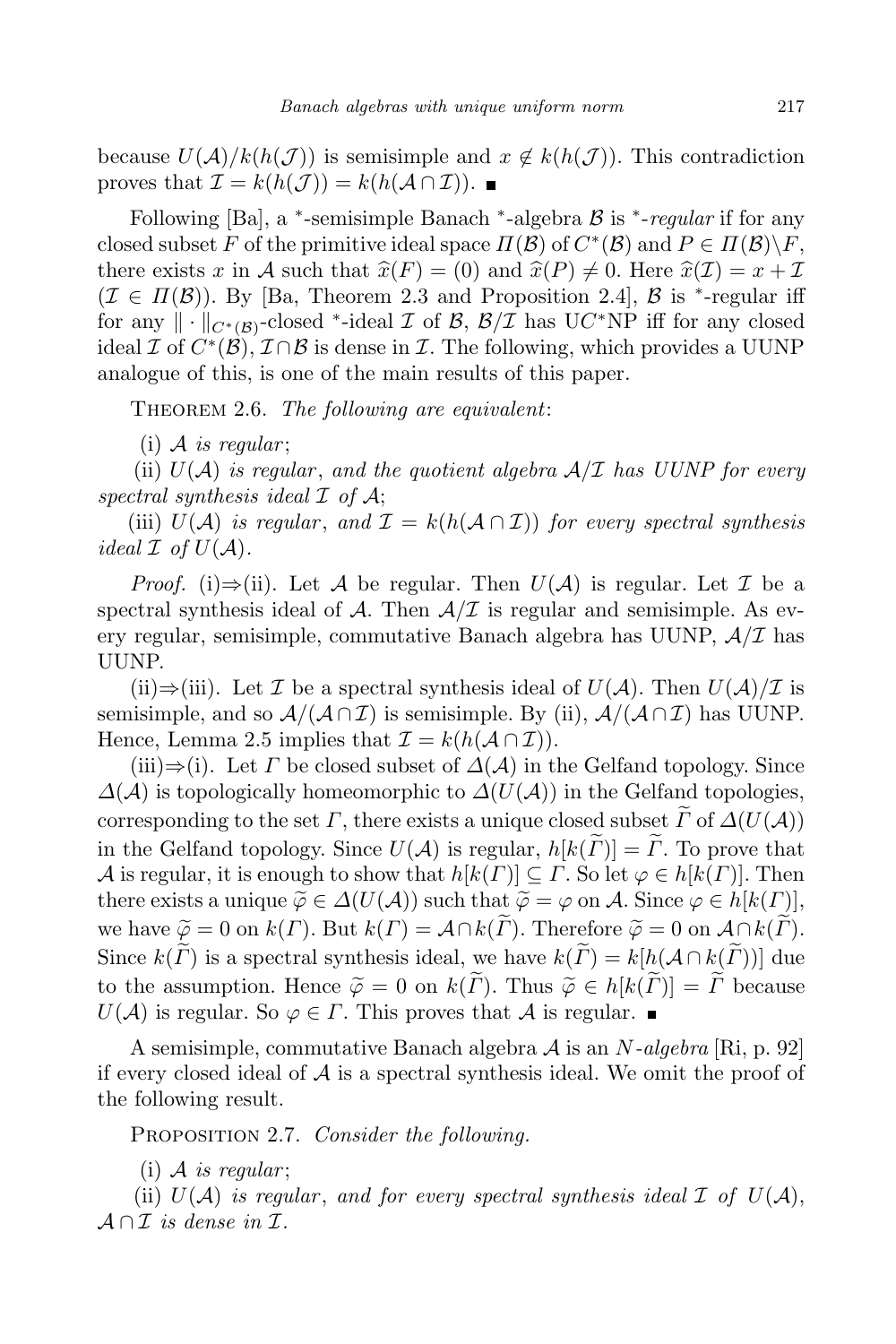*Then* (ii) *implies* (i). *Further* , *if U*(*A*) *is an N-algebra*, *then* (i) *implies*  $(ii).$ 

Note that if *A* is a hermitian, semisimple, commutative Banach *∗* -algebra, then  $U(\mathcal{A}) = C_0(\Delta(\mathcal{A}))$ , which is an *N*-algebra. It would be interesting to find an example of a  $u\mathcal{B}$ -algebra other than  $C_0(X)$ , which is an *N*-algebra.

By [BhDe1], if  $\dim A > 1$  and *A* has UUNP, then *A* cannot be an integral domain. The following shows that the converse does not hold, thereby answering a query in [BhDe1, p. 581].

Proposition 2.8. *There exists a semisimple commutative Banach algebra A having the following properties*:

- $(1)$  dim  $A > 1$ ;
- (2) *A does not have UUNP*;
- (3) *A is not an integral domain.*

*Proof.* Let  $(A_1, \|\cdot\|_1)$  and  $(A_2, \|\cdot\|_2)$  be unital, semisimple commutative Banach algebras such that  $A_1$  does not have UUNP and  $A_2$  is not an integral domain. Define  $A = A_1 \times A_2$ , with co-ordinatewise operations and the norm  $\|(a_1, a_2)\| = \max(\|a_1\|_1, \|a_2\|_2)$ . Then *A* is not an integral domain. Let  $\mathcal{I} = \mathcal{A}_1 \times \{0\}$ . Then  $k(h(\mathcal{I})) = \mathcal{I}$ , which does not have UUNP. Hence  $\mathcal{A}$ cannot have UUNP due to Proposition 2.3.

We recall that for semisimple Banach algebras, regularity implies weak regularity implies UUNP, and that these implications are strict. Weak regularity, introduced in [BhDe1], seems to be of independent interest. By  $[\text{BhDe1}, p. 581], \mathcal{A}$  is weakly regular iff  $\partial(\mathcal{A}) = \Delta(\mathcal{A})$  and  $\mathcal{A}$  has UUNP. The following gives a large class of weakly regular, non-regular Banach algebras.

PROPOSITION 2.9. Let  $(\mathcal{B}, \|\cdot\|_{\mathcal{B}})$  be a unital semisimple commutative *Banach algebra. Let*  $\Omega = \Delta(\mathcal{B}) \times [0, 1]$ *. Let*  $\mathcal{A} = \{f \in C(\Omega) : f(\varphi, 0) = \widehat{b}(\varphi)$  $(\varphi \in \Delta(\mathcal{B}))$  for some  $b \in \mathcal{B}$  with norm  $||f|| = \max(||f||_{\Omega}, ||f(\cdot, 0)||_{\mathcal{B}})$ , where  $\| \cdot \|_{\Omega}$  *denotes the supnorm on*  $\Omega$ *. Then:* 

 $(1)$   $(A, \|\cdot\|)$  *is a semisimple commutative Banach algebra with pointwise operations.*

 $(2)$   $\Delta(\mathcal{A}) \cong \Omega$  and  $\partial(\mathcal{A}) = \Delta(\mathcal{A})$ .

- (3) *A has SEP*, *and hence UUNP.*
- (4) *A is weakly regular.*
- (5) *A is a uB*-*algebra iff B is a uB*-*algebra iff*  $\|\cdot\| = \|\cdot\|_{\Omega}$  *on A*.
- (6) *A is regular iff B is regular.*

(7) *A is hermitian with complex conjugation iff B is hermitian with respect to some involution.*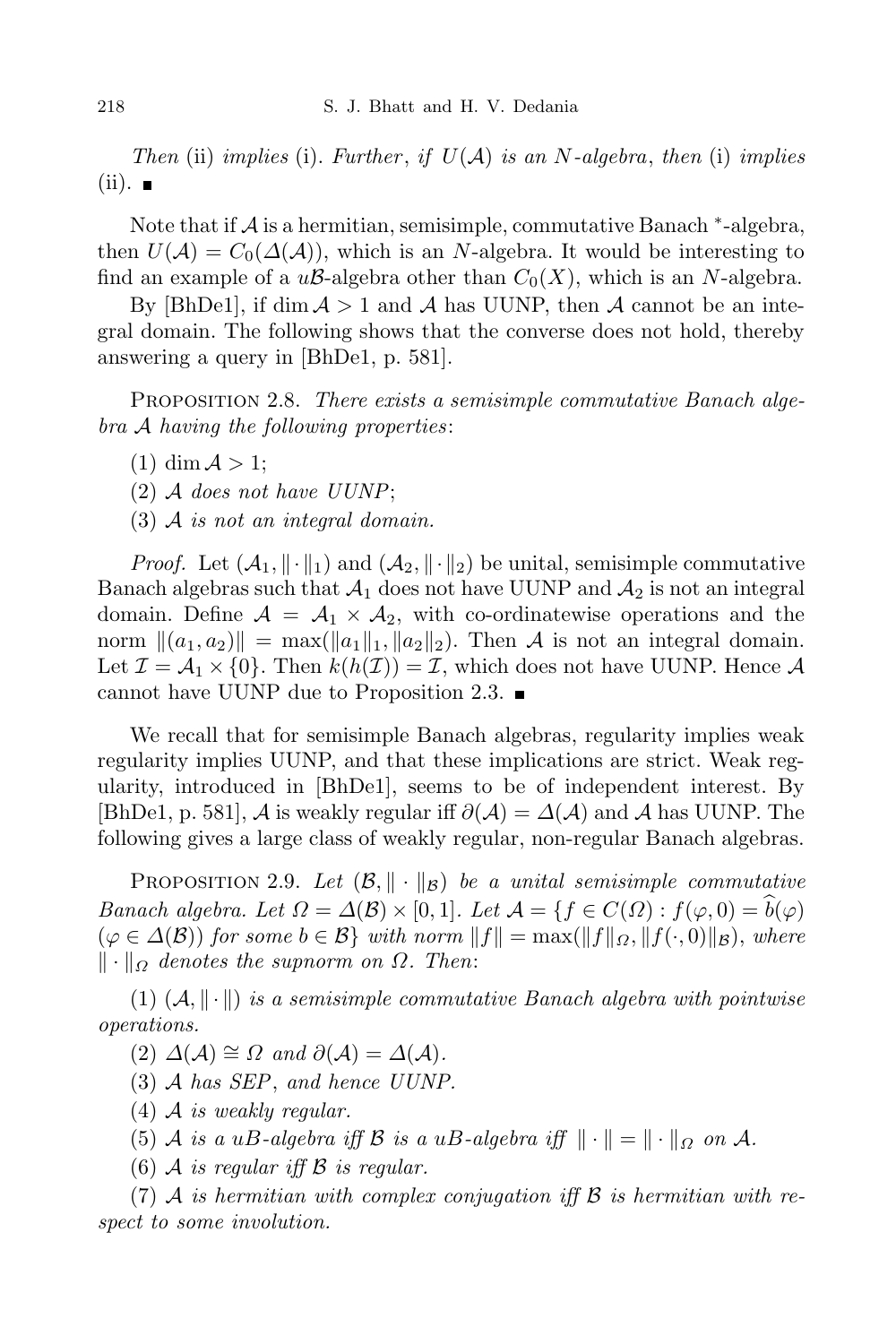*Proof.* (1) This is clear.

(2) Define  $T: \Omega \to \Delta(\mathcal{A})$  as  $T(x,t) = \varphi_{x,t}$  where  $\varphi_{x,t}(f) = f(x,t)$  $(f \in \mathcal{A})$ . Clearly *T* is continuous. To show that *T* is one-one, let  $(x_1, t_1) \neq$  $(x_2, t_2)$ . If  $t_1 = t_2 = 0$ , then  $x_1 \neq x_2$ . Since B is semisimple, there exists  $b \in \mathcal{B}$  such that  $\hat{b}(x_1) \neq \hat{b}(x_2)$ . But *b* has an extension to *Ω* belonging to *A*. Now, if one of  $t_1$ ,  $t_2$  is non-zero, say  $t_1 \neq 0$ , then there exists a continuous function  $f: \Omega \to [0,1]$  such that  $f(x_1,t_1) = 1$ ,  $f(K) = \{0\}$ , where  $K = \Delta(\mathcal{B}) \times \{0\} \cup \{(x_2, t_2)\}\.$  Thus *T* is one-one. Now it is enough to prove that any  $\varphi \in \Delta(\mathcal{A})$  is of the form  $\varphi = \varphi_{x,t}$  for some  $(x,t) \in \Delta(\mathcal{A})$ . Define  $\mathcal{I} = \{f \in \mathcal{A} : f(\Delta(\mathcal{B}) \times \{0\}) = \{0\}\}, \mathcal{J} = \{f \in \mathcal{A} : f(x,t) = f(x,0),\}$  $0 \leq t \leq 1$ . Then *I* is a closed ideal of *A*, and *J* is a closed subalgebra of *A*. In fact,  $\mathcal{I} \cong C_0(\Delta(\mathcal{B}) \times (0, 1])$  and  $\mathcal{J} \cong \mathcal{B}$ . Let  $f \in \mathcal{A}$  and  $b \in \mathcal{B}$  be such that  $f = \hat{b}$  on  $\Delta(\mathcal{B}) \times \{0\}$ . Then  $f = (f - \hat{b}) + \hat{b} \in \mathcal{I} + \mathcal{J}$ . Hence  $\mathcal{A} = \mathcal{I} \oplus \mathcal{J}$ . Since *J* contains the identity,  $\varphi$  is non-zero on *J*. So there exists  $x \in \Delta(\mathcal{B})$ such that

(A) 
$$
\varphi(f) = f(x, 0) \quad (f \in \mathcal{J}).
$$

Now if  $\varphi(\mathcal{I}) = \{0\}$ , then clearly  $\varphi = \varphi_{x,0}$ . If  $\varphi(\mathcal{I}) \neq \{0\}$ , then there exists  $(y, t) \in \Delta(\mathcal{B}) \times (0, 1]$  such that

(B) 
$$
\varphi(f) = f(y, t) \quad (f \in \mathcal{I}).
$$

For  $f \in \mathcal{I}$  and  $g \in \mathcal{J}$ , we have  $f(y,t)g(y,t) = (fg)(y,t) = \varphi(fg)$  $\varphi(f)\varphi(g) = f(y,t)g(x,0)$ . Choosing an *f* such that  $f(y,t) \neq 0$ , we have

(C) 
$$
g(y,t) = g(x,0) \quad (g \in \mathcal{J}).
$$

Now let  $f = f_1 + f_2 \in \mathcal{I} \oplus \mathcal{J} = \mathcal{A}$ . Using  $(A)$ – $(C)$ , we get  $\varphi(f) = \varphi(f_1) + \varphi(f_2)$  $\varphi(f_2) = f_1(y,t) + f_2(x,0) = f_1(y,t) + f_2(y,t) = f(y,t)$ . Thus  $\varphi = \varphi_{u,t}$ . This proves that  $\Delta(\mathcal{A}) = \Omega$ . Now  $\partial(\mathcal{A}) = \Delta(\mathcal{A})$  is obvious.

(3) Let  $G = \Delta(\mathcal{B}) \times (0,1]$ . Then  $\overline{G} = \Delta(\mathcal{A}) = \partial(\mathcal{A})$ . Let  $U \subset G$  be an open subset of *G*, and hence of  $\Delta(\mathcal{A})$ . Let  $(x,t) \in U$ . Then there exists a continuous function  $f: \Omega \to [0,1]$  such that  $f \equiv 1$  on  $\overline{V} \subset U$ , but  $f \equiv 0$  outside *U*, where *V* is a compact neighbourhood of  $(x, t)$ . Thus  $f \in \mathcal{A}$ ,  $f(V) = \{1\}$  and  $f(U^c) = \{0\}$ . Hence by [Me2, Theorem 7, p. 73], *A* has SEP; and hence it has UUNP.

(4) Since *A* has UUNP and  $\partial(\mathcal{A}) = \Delta(\mathcal{A})$ , [BhDe1, Theorem 2.3] implies that  $A$  is weakly regular.

(5) This follows from the definition of  $\|\cdot\|$  and A having UUNP.

(6) Suppose *B* is not regular. Then there exists a closed set  $F \subset \Delta(B)$ and  $\varphi \in \Delta(\mathcal{B}) \backslash F$  such that there is no  $b \in \mathcal{B}$  satisfying  $\widehat{b}(F) = \{0\}, \widehat{b}(\varphi) = 1$ . Take  $F_1 = F \times \{0\}$  and  $(x, t) = (\varphi, 0)$ . Then there exists no  $f \in \mathcal{A}$  such that  $f(F_1) = \{0\}$  and  $f(x,t) = 1$ . Hence *A* is not regular.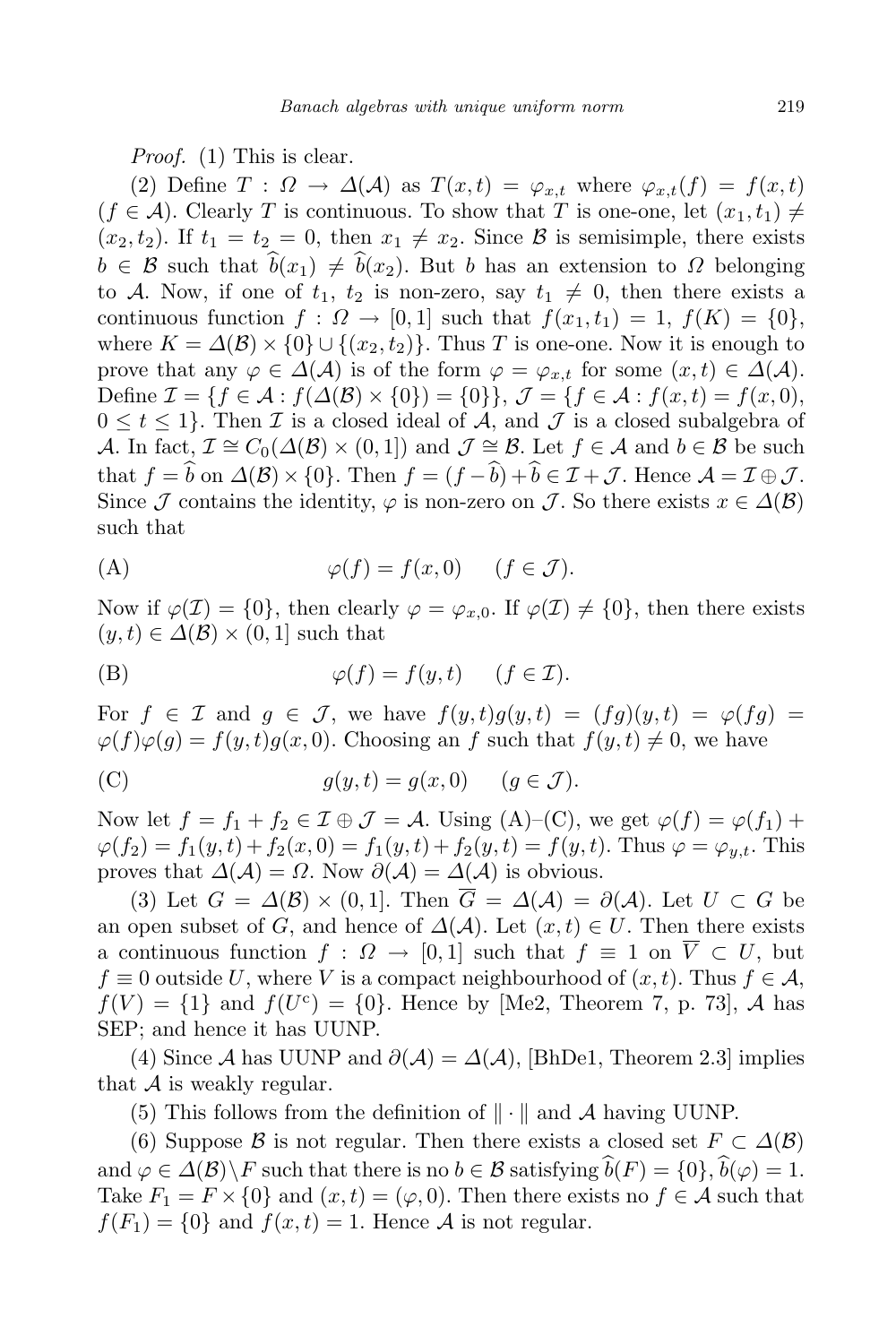Conversely, suppose that *B* is regular. Let *F* be a closed set in  $\Delta(\mathcal{A})$ and  $(x,t) \in \Delta(\mathcal{A}) \setminus F$ . If  $t \neq 0$ , then  $F_1 = F \cap H$  is closed in *H* and  $(x,t) \in H \backslash F_1$ , where  $H = \Delta(\mathcal{B}) \times (0,1]$ . Hence there exists  $f \in \mathcal{I} \subseteq C_0(H)$ such that  $f(x,t) = 1$ ,  $f(F_1) = (0)$ , and hence  $f(F) = (0)$ . Now suppose that  $t = 0$ . Then there exists an open neighbourhood  $U_x$  of *x* in  $\Delta(\mathcal{B})$  such that  $\overline{U}_x \times [0, \varepsilon] \cap F = \emptyset$  for some  $\varepsilon > 0$ . Now define  $F_1 = \Delta(\mathcal{B}) \setminus U_x$ . Then  $x \notin F_1$ . Since B is regular, there exists  $b \in B$  such that  $\hat{b}(x) = 1$ and  $\hat{b}(F_1) = (0)$ . Define  $f_1(y,t) = \hat{b}(y)$  ( $(y,t) \in \Omega$ ). Then  $f_1 \in \mathcal{A}$ , and  $f_1((x,0)) = 1$ ,  $f_1(F) = (0)$ . Let  $F_2 = \Delta(\mathcal{B}) \times [\varepsilon/2, 1]$ . Then there exists  $f \in C(\Omega)$  such that  $f(F_2) = (0)$  and  $f(\Delta(\mathcal{B}) \times (0)) = 1$ . Thus  $f \in \mathcal{A}$ . Take  $g = ff_1 \in \mathcal{A}$ . Then  $g(x, 0) = 1$ . For any  $(y, s) \in F$ , there are two cases. If  $0 \le s \le \varepsilon/2$ , then  $y \notin U_x$ , hence  $f_1(y, s) = \hat{b}(y) = 0$ . If  $s \ge \varepsilon/2$ , then  $(y, s) \in F_2$ . All these imply that  $g(F) = (0)$ . Thus *A* is regular.

(7) Let  $\beta$  be hermitian with some involution  $b \mapsto b^*$ . Let  $f \in \mathcal{A}$ ,  $f(\varphi, 0) = b(\varphi)$ . Then  $f(\varphi, 0) = b^*(\varphi)$ . Thus *A* is hermitian. Conversely, if *A* is hermitian, then  $b^*(\varphi) = f(\varphi, 0)$ , for given  $f \in \mathcal{A}$ , defines a hermitian involution on  $\beta$ .

We call *A U-regular* if, given a closed set  $F \subset \Delta(\mathcal{A})$  and  $\varphi \in \partial(\mathcal{A}) \setminus F$ , there exists  $x \in A$  such that  $\hat{x}(F) = \{0\}$  and  $\hat{x}(\varphi) \neq 0$ . Thus A is regular iff  $\partial(\mathcal{A}) = \Delta(\mathcal{A})$  and  $\mathcal{A}$  is *U*-regular. By [BhDe1, Theorem 2.3], UUNP is equivalent to weak-*U*-regularity; i.e., given any closed set  $F \subset \Delta(\mathcal{A})$  having  $\partial(\mathcal{A}) \cap (\Delta(\mathcal{A}) \setminus F) \neq \emptyset$ , there exists  $x \neq 0$  in  $\mathcal{A}$  such that  $\hat{x}(F) = \{0\}$ .

In the case of involutive algebras, the following describes the interrelations among UUNP, U*C <sup>∗</sup>*NP, weak regularity and hermiticity. We omit its simple proof.

Proposition 2.10. *Let A be a commutative Banach <sup>∗</sup> -algebra.*

(1) *Any two of the following imply the third*:

- (i) *A has UUNP*;
- $(Lii)$  *A has*  $UC^*NP;$
- (iii) *A is hermitian.*

(2) *Let A be ∗ -semisimple. Then*:

(i) If *A* has  $UUNP$ , then *A* has  $UC^*NP$  and *A* is hermitian;

(ii) *A is weakly regular iff A is hermitian and has UUNP.*

(3) Let  $A$  be hermitian. Then  $A$  is  $U$ -regular iff  $A$  is  $*$ -regular iff  $A$  is *regular.*

By [BD, Theorem 35.3, p. 188] and the above, it follows that a *∗* -semisimple, non-hermitian commutative Banach *∗* -algebra admits more than one uniform norms.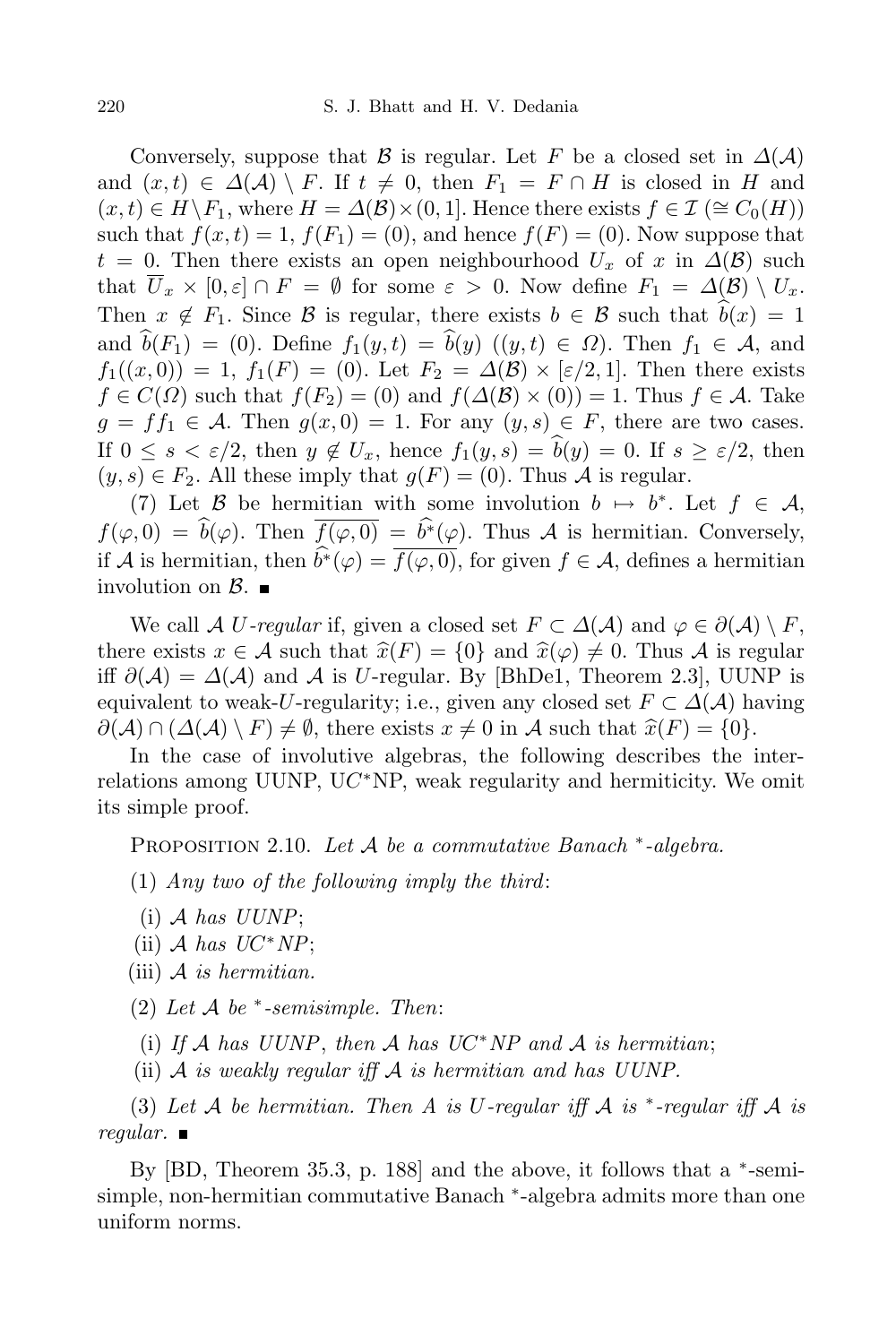Proposition 2.11. (1) *Suppose that there exists a topological group G acting on*  $\Delta(A)$  *from the left satisfying the following conditions.* 

- (A) *For* each  $x \in A$ ,  $g \in G$ , there exists  $y \in A$  such that  $\hat{y}(\varphi) = \hat{x}(g \cdot \varphi)$ *for* all  $\varphi$  *in*  $\Delta(\mathcal{A})$ *.*
- (B) For each  $\varphi \in \Delta(\mathcal{A})$ ,  $\{U \cdot \varphi : U \text{ is a neighbourhood of identity in } G\}$ *form an open neighbourhood base for*  $\varphi$  *in*  $\Delta(\mathcal{A})$ *.*

*Then A has UUNP iff A is U-regular.*

(2) *Further*, *assume that*  $\partial(A) = \Delta(A)$ *. Then A has UUNP iff A is regular.*

*Proof.* (1) Assume that *A* has UUNP. Then *A* is weakly *U*-regular. Let *F* ⊂  $\Delta$ (*A*) be a closed set, and  $\varphi \in \partial(A) \setminus F$ . Set  $V = \Delta(A) \setminus F$ . By (B), there exists an open neighbourhood *U* of *e* in *G* such that  $U \cdot \varphi \subset V$ . By standard topological group theory, there exists an open neighbourhood *W* of *e* in *G* such that  $W^2 \subset U$  and  $W^{-1} = W$ . Now  $\Delta(\mathcal{A}) \setminus W\varphi$  is a closed set in  $\Delta(\mathcal{A})$  such that  $\varphi \in \partial(\mathcal{A}) \cap (W\varphi) \neq \emptyset$ . By the weak *U*-regularity of *A*, there exist  $x \neq 0$  in *A* and  $g \in W$  such that  $\hat{x}(\Delta(\mathcal{A}) \setminus W\varphi) = 0$  and  $\hat{x}(g \cdot \varphi) \neq 0$ . Note that, if  $\psi \in F$ , then  $g \cdot \psi \notin W\varphi$  (since  $g \cdot \psi \in W\varphi$  implies that  $\psi \in g^{-1}W\varphi \subset W^2\varphi \subset V$ ). Define  $\hat{x}_g(\eta) := \hat{x}(g \cdot \eta)$  ( $\eta \in \Delta(\mathcal{A})$ ). This defines an element  $y \in A$  such that  $\hat{y} = \hat{x}_q$ . Then  $\hat{y}(\varphi) = \hat{x}(g \cdot \varphi) \neq 0$ , and  $\hat{y}(\psi) = \hat{x}(g\psi) \in \hat{x}((W\varphi)^c) = (0)$  for all  $\psi \in F$ . Thus *A* is *U*-regular. This proves (1).

 $(2)$  This follows from  $(1)$ .

The following supplements the fact that every Segal algebra on a locally compact abelian group has UUNP [BhDe1].

COROLLARY 2.12. Let  $G$  be a locally compact abelian group. Suppose  $\mathcal A$ is a dense subalgebra of  $L^1(G)$  satisfying the following:

- (1) *A is a Banach algebra with respect to some norm*;
- (2)  $\Delta(\mathcal{A}) = \widehat{G}$  (*the dual group of G*);
- (3)  $x \in \mathcal{A}, \varphi \in \widehat{G}$  *implies*  $\overline{\varphi} \cdot x \in \mathcal{A},$  *where*  $(\overline{\varphi} \cdot x)(q) = \overline{\varphi(q)}x(q);$
- $(4) \partial(\mathcal{A}) = \Delta(\mathcal{A}).$

*Then A is regular iff A has*  $UUNP.$ 

PROPOSITION 2.13. Let  $\Delta(A)$  be homeomorphic to either a subset of  $\mathbb R$ *or a subset of the unit circle. Then A is regular iff A is weakly regular.*

*Proof.* Suppose that  $\Delta(\mathcal{A}) \subset \mathbb{R}$ . Let  $\mathcal{A}$  be weakly regular, so that  $\mathcal{A}$ has UUNP. We show that  $A$  is regular. Let  $A_e$  be the algebra obtained by adjoining an identity to *A*. By [BhDe2],  $A_e$  has UUNP,  $\partial(A_e) = \Delta(A_e)$ , and  $A_e$  is weakly regular. Thus we can assume that  $A$  has an identity. Then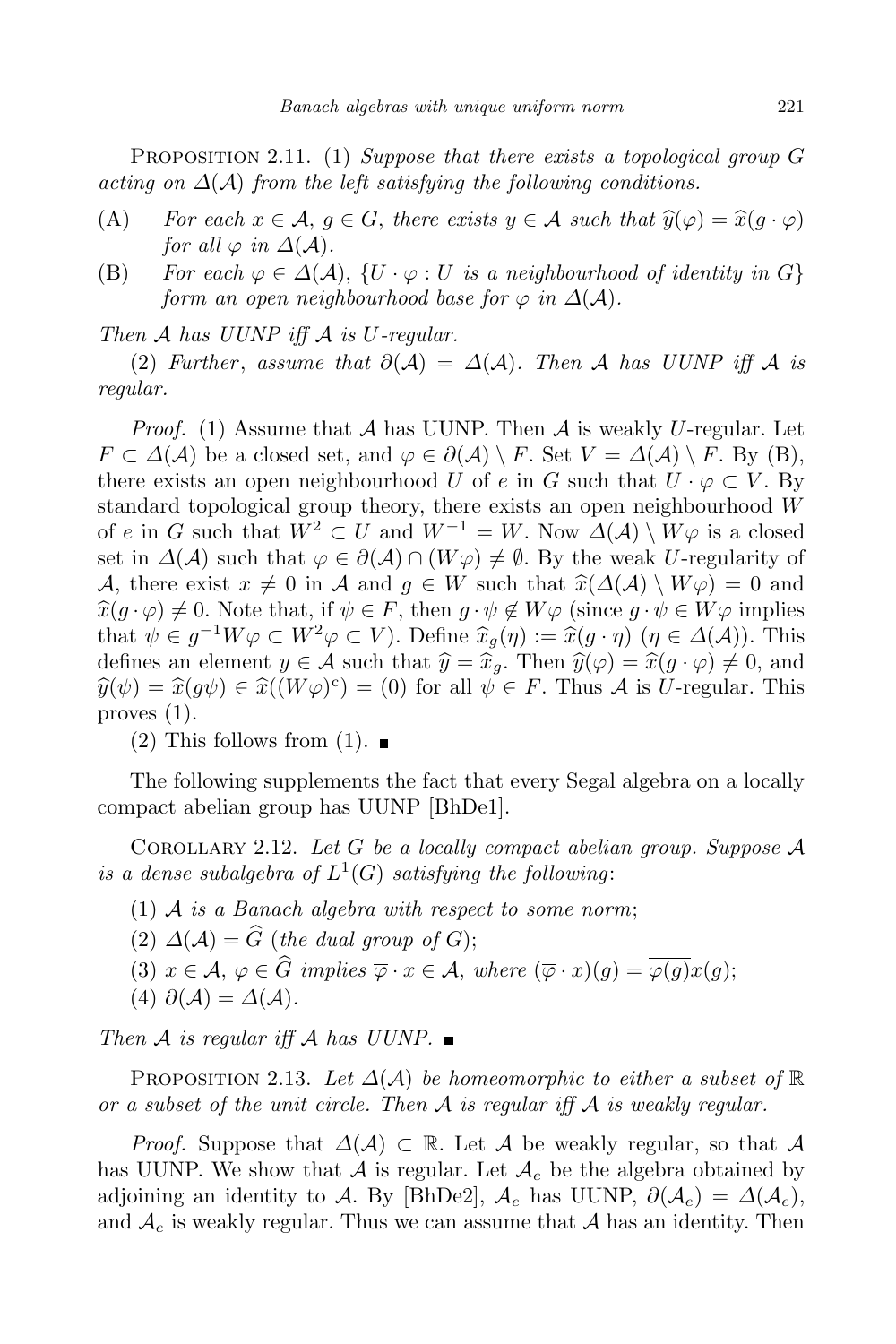$\Delta(A)$  is a compact subset of R. For any  $\alpha \in \mathbb{R}$ , let  $K_{\alpha} = \Delta(A) \cap (-\infty, \alpha]$ ,  $J_{\alpha} = \Delta(\mathcal{A}) \cap [\alpha, \infty)$ . Fix  $\alpha, \beta$  in  $\Delta(\mathcal{A})$  such that  $\alpha < \beta$ .

CASE (i): *There exists*  $\delta \notin \Delta(\mathcal{A})$  *such that*  $\alpha < \delta < \beta$ . Then  $J_{\delta}$  is open and compact in  $\Delta(\mathcal{A})$ . Hence by Shilov's idempotent theorem, there exists an idempotent  $e \in \mathcal{A}$  such that  $\hat{e}(K_{\delta}) = (0)$  and  $\hat{e}(J_{\delta}) = (1)$ .

CASE (ii):  $(\alpha, \beta) \subset \Delta(\mathcal{A})$ . Let  $\Gamma = {\varphi \in \Delta(\mathcal{A}) : \hat{x}(\varphi) = 0 \text{ for all } x \in \mathcal{A}}$ such that  $\hat{x}(K_{\alpha}) = 0$ } =  $h(k(K_{\alpha}))$ . Suppose that  $\beta \in \Gamma$ . Since A is weakly regular, there exists  $y \in A$  such that  $\hat{y}(\varphi) = 0$  ( $\varphi \in \Delta(A) \setminus (\alpha, \beta)$ ) and  $y \neq 0$ . Hence there exists  $\tau \notin \Gamma$ ,  $\alpha < \tau < \beta$ , such that  $\hat{y}(\tau) \neq 0$ . Let  $\mathcal{I} = \{x \in \mathcal{A} : \hat{x}(F) = 0\} = k(h(k(F))) = k(F)$ , which is a semisimple ideal of *A*, and  $\Delta(\mathcal{A}/\mathcal{I}) \cong \Gamma$ . As  $\hat{y}(\tau) \neq 0$  and  $\Delta(\mathcal{A}/\mathcal{I}) \cong \Gamma$ , Case (i) applies to  $A/I$  showing that there exists an idempotent  $h + I \in A/I$  such that  $(\mu + \mathcal{I})^{\wedge}(\varphi) = 0 \ (\varphi \in \Gamma, \ \varphi < \tau), (h + \mathcal{I})^{\wedge}(\varphi) = 1 \ (\varphi \in \Gamma, \ \tau < \varphi).$  But then  $\widehat{h}(K_{\alpha}) = \{0\}$  and  $\widehat{h}(\beta) = 1$ . Thus *A* is regular.

REMARK 2.14. Albrecht [A] has shown that every commutative Banach algebra *A* contains a largest closed subalgebra Reg *A* which is regular. If *A* is semisimple, then Reg *A* has UUNP. For  $a \in A$ , let  $L_a : A \rightarrow A$  be the multiplication operator  $L_a x = ax$ . Let  $\text{Dec } A = \{a \in A : L_a \text{ is a }$ decomposable operator*}*. By [LN], Dec *A* is a closed subalgebra of *A* and Reg *A ⊂* Dec *A*. Does the Banach algebra Dec *A* have UUNP or is weakly regular? This is a weaker version of the open problem whether  $\text{Reg } A =$ Dec *A* [LN, p. 203]. Does *A* contain a largest closed subalgebra  $U_{\text{np}}(A)$  which has UUNP? The following example shows that, if it exists, it can be much larger than Dec *A*. Let  $0 < r < 1$  and  $A = \{f \in C(\overline{\Delta}_1) : f$  is holomorphic in *∆*<sup>*r*</sup>}. Then *A* has UUNP and Reg *A* = Dec *A*  $\neq$  *A*. Indeed, let *I* = {*f* ∈ *A* :  $f = 0$  on  $\Delta_r$ . Then  $\mathcal{I} = C_0(H)$ , where  $H = \{z \in \mathbb{C} : r < |z| \leq 1\}$ , so that *I* is regular. Hence  $\mathcal{I}_e$ , obtained by adjoining an identity to *I*, is regular. Thus  $\mathcal{I}_e \subseteq \text{Reg } \mathcal{A} \subseteq \text{Dec } \mathcal{A}$ . By [N2, Theorem 1.2], Dec  $\mathcal{A} = \{a \in \mathcal{A} : \hat{a}\}$ is hull-kernel continuous on  $\Delta(\mathcal{A})$ . Now if  $f \notin \mathcal{I}_e$ , then f is not constant on  $\Delta_r$ . Let  $z \in \Delta_r$ ,  $\overline{U} = \overline{U(z,\varepsilon)} \subset \Delta_r$ ,  $F = f(\overline{U})$ . Then *F* is a Gelfand closed subset of  $\Delta(\mathcal{A}) = \overline{\Delta}_1$ . But  $h(k(f^{-1}(F))) = \overline{\Delta}_r \neq f^{-1}(F)$  showing that  $f^{-1}(F)$  is not hull-kernel closed. Thus Dec  $A \subseteq \mathcal{I}_e$ . Hence Dec  $A = \mathcal{I}_e$ , while  $U_{\text{np}}(\mathcal{A}) = \mathcal{A}$ .

**3. Tensor products.** Let *A* and *B* be *∗* -semisimple Banach *∗* -algebras. It follows from [HKV, Theorems 3.3 and 3.4] that the algebraic tensor product  $A \otimes B$  has  $UC^*NP$  (respectively, is <sup>\*</sup>-regular) iff each of *A*, *B* and  $C^*(A) \otimes C^*(B)$  has U $C^*$ NP (respectively, is <sup>\*</sup>-regular). Taking *A* to be a non-nuclear  $C^*$ -algebra, there exists a  $C^*$ -algebra  $B$  such that  $A \otimes B$  fails to have  $\mathrm{U}C^*$ NP, even though *A* and *B* obviously have  $\mathrm{U}C^*$ NP. The following shows that UUNP behaves canonically with respect to tensor products;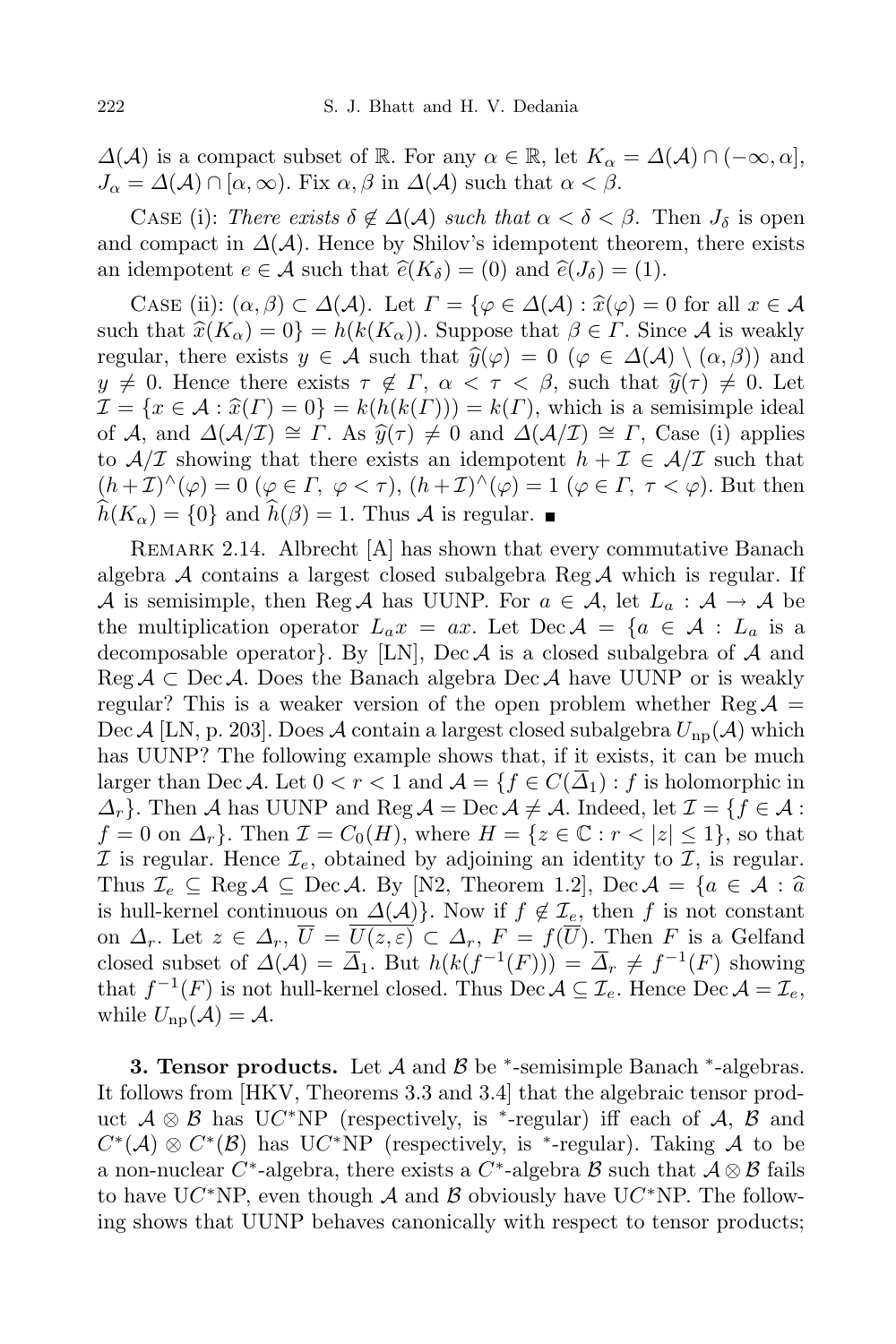this should also be compared with the result that, if  $\alpha$  is a submultiplicative cross-norm on  $\mathcal{A} \otimes \mathcal{B}$  dominating the injective cross-norm  $\lambda$ , then the completion  $\mathcal{A} \widehat{\otimes}_{\alpha} \mathcal{B}$  is regular precisely when  $\mathcal{A}$  and  $\mathcal{B}$  are regular [KN, p. 226].

Theorem 3.1. *Let A and B be semisimple commutative Banach algebras. Then A ⊗ B has UUNP iff each of A and B has UUNP.*

*Proof.* Suppose that *A* and *B* have UUNP. For  $z \in A \otimes B$ , define

$$
|z|_{\infty} = \sup\{|\varphi(z)| : \varphi \in \Delta(\mathcal{A} \otimes \mathcal{B})\}.
$$

Since each  $\varphi \in \Delta(\mathcal{A} \otimes \mathcal{B}) \cong \Delta(\mathcal{A}) \times \Delta(\mathcal{B})$  is continuous with respect to the projective tensor product  $p(\cdot)$  on  $\mathcal{A} \otimes \mathcal{B}$ , we have  $|z|_{\infty} \leq p(z)$  for all *z* ∈ *A* ⊗ *B*. Hence, as in the proof of [BD, Proposition 20, p. 237],  $| \cdot |_{\infty}$  is a uniform norm on  $\mathcal{A} \otimes \mathcal{B}$ . Let  $|\cdot|$  be any uniform norm on  $\mathcal{A} \otimes \mathcal{B}$ . Then there exists a closed subset *F* of  $\Delta(\mathcal{A} \otimes \mathcal{B})$  such that

$$
|z| = \sup\{|\varphi(z)| : \varphi \in F\} \quad (z \in \mathcal{A} \otimes \mathcal{B});
$$

in fact,  $F = \{ \varphi \in \Delta(\mathcal{A} \otimes \mathcal{B}) : \varphi \text{ is } | \cdot | \text{-continuous} \}.$  So it is clear that  $| \cdot | \leq | \cdot |_{\infty}$ on  $\mathcal{A} \otimes \mathcal{B}$ . Next we prove that  $| \cdot |_{\infty} \leq | \cdot |$ . For this, it is enough to prove that  $\partial(A \otimes B) \subseteq F$ . Suppose, if possible, *F* does not contain  $\partial(A \otimes B)$ . By [BD, Theorem 19, p. 236], *∂*(*A⊗B*) *∼*= *∂*(*A*)*×∂*(*B*). So there exist *ϕ ∈ ∂*(*A*) and  $\psi \in \partial(\mathcal{B})$  such that  $\varphi \otimes \psi \in \partial(\mathcal{A} \otimes \mathcal{B})$ , but  $\varphi \otimes \psi \notin F$ . This, in turn, implies that there exist open sets *U* and *V* in  $\Delta(\mathcal{A})$  and  $\Delta(\mathcal{B})$  respectively such that  $(U \otimes V) \cap F = \emptyset$ , where  $U \otimes V = \{ \gamma \otimes \delta : \gamma \in U \text{ and } \delta \in V \}$ . Set  $F_A = \Delta(A) \setminus U$  and  $F_B = \Delta(B) \setminus V$ . Then  $F_A$  and  $F_B$  do not contain  $\partial(A)$ and  $\partial(\mathcal{B})$ , respectively. Since A and B are assumed to have UUNP, there exist non-zero  $a \in \mathcal{A}$  and non-zero  $b \in \mathcal{B}$  such that  $\hat{a} = 0$  on  $F_{\mathcal{A}}$  and  $\hat{b} = 0$ on  $F_{\mathcal{B}}$ . Then  $a \otimes b \neq 0$ . On the other hand, for any  $\theta \in F$ ,  $\theta(a \otimes b) = 0$ , and so  $|a \otimes b| = 0$ , which implies that  $a \otimes b = 0$  because  $| \cdot |$  is a norm. This is a contradiction. Hence  $\partial(A \otimes B) \subset F$ , i.e.,  $|\cdot|_{\infty} \leq |\cdot|$  and so  $A \otimes B$  has UUNP.

Conversely, suppose that  $\mathcal{A} \otimes \mathcal{B}$  has UUNP. Let  $F \subseteq \Delta(\mathcal{A})$  be a closed set of uniqueness for *A*. Then  $F \otimes \partial(\mathcal{B}) = {\varphi \otimes \psi : \varphi \in F, \psi \in \partial(\mathcal{B})} \subseteq \Delta(\mathcal{A} \otimes \mathcal{B})$ is a closed set of uniqueness for  $\mathcal{A} \otimes \mathcal{B}$ . Since  $\mathcal{A} \otimes \mathcal{B}$  has UUNP, we have *∂*(*A*)  $\times$  *∂*(*B*)  $\cong$  *∂*(*A*  $\otimes$  *B*)  $\subseteq$  *F*  $\otimes$  *∂*(*B*), which implies that  $\partial$ (*A*)  $\subseteq$  *F*. Thus *∂*(*A*) is the smallest closed set of uniqueness for *A*, and so *A* has UUNP by [BhDe1, Theorem 2.3]. Similarly, *B* has UUNP.

COROLLARY 3.2. Let  $\alpha$  be a submultiplicative norm on  $\mathcal{A} \otimes \mathcal{B}$  such that  $A \widehat{\otimes}_{\alpha} B$  *is semisimple. If each of A and B has UUNP*, *then*  $A \widehat{\otimes}_{\alpha} B$  *has UUNP.*

*Proof.* Let  $K = \mathcal{A} \widehat{\otimes}_{\alpha} \mathcal{B}, W = \mathcal{A} \otimes \mathcal{B}$ . Let  $|\cdot|$  be a uniform norm on K. Then  $| \cdot | \leq r_K(\cdot) \leq \alpha(\cdot)$  on *K*. By the above theorem,  $| \cdot |_{\infty} = | \cdot | = r_K(\cdot)$ on *W*, and hence  $|\cdot| = r_K(\cdot)$  on *K*. The corollary follows.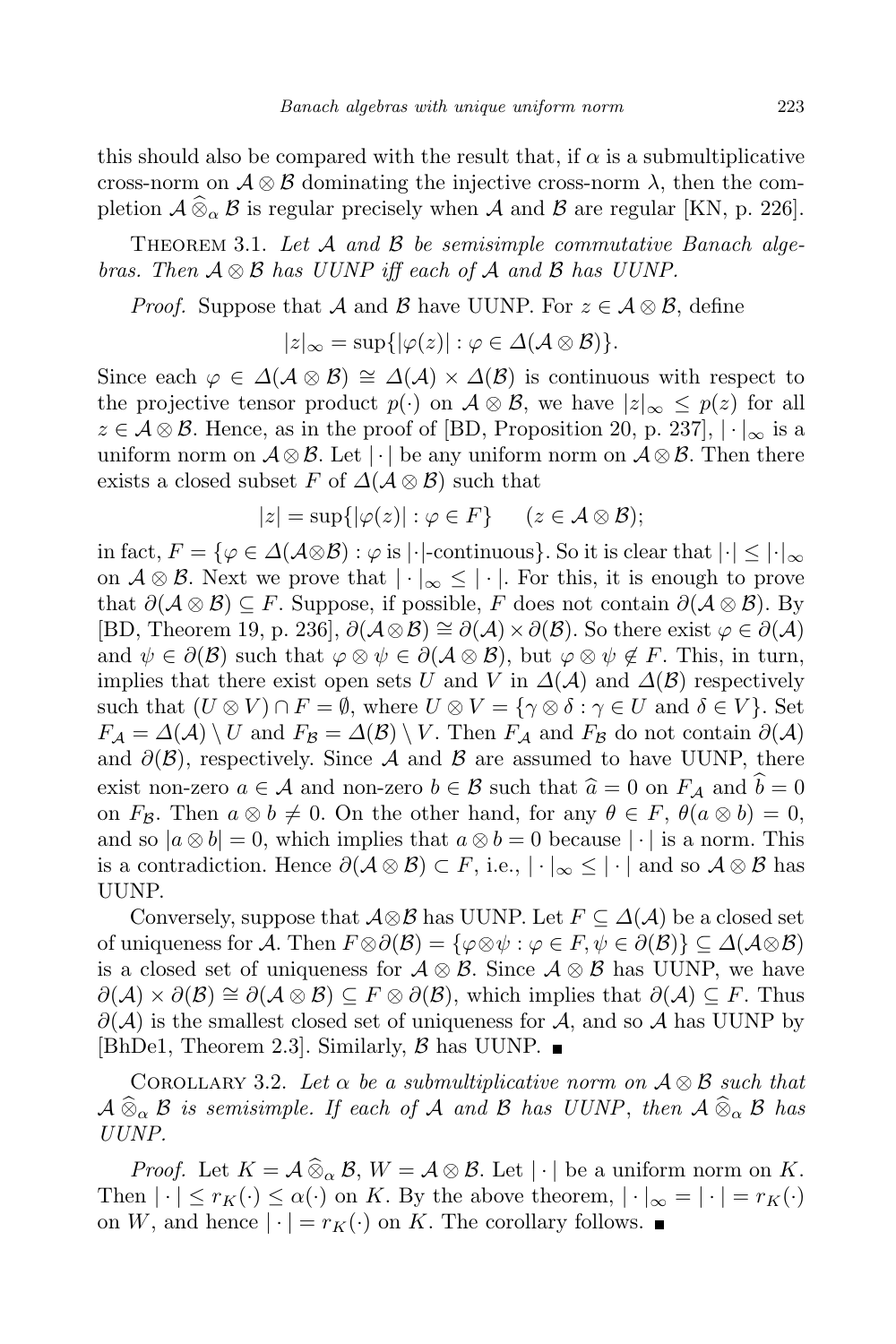It should be noted that, if *A* and *B* are semisimple, then  $\mathcal{A}\widehat{\otimes}_{\alpha}\mathcal{B}$  may fail to be semisimple, though  $A \otimes B$  is semisimple [BD, p. 237]. In the above, if  $A\widehat{\otimes}_{\alpha} \mathcal{B}$  has UUNP, do both *A* and *B* have UUNP? If *A* and *B* have UUNP, is  $\mathcal{A} \widehat{\otimes}_{\alpha} \mathcal{B}$  necessarily semisimple?

REMARK 3.3. The above shows that  $C^*$ -norms and uniform norms do not behave identically in tensor products. Here is another instance. Let *A* and  $\mathcal{B}$  be  $C^*$ -algebras. It is well known that every  $C^*$ -norm on the algebraic tensor product *A⊗B* is a cross norm. However, a uniform norm on the tensor product of *uB*-algebras need not be a cross norm. Take  $A = B = A(\overline{\Delta})$ , the disc algebra. Let  $F = \{(z, w) : |z| = |w| = 1/2\} \subset \overline{\Delta} \times \overline{\Delta} = \Delta(\mathcal{A} \otimes \mathcal{A}).$ Then for  $h = \sum_{i=1}^n f_i \otimes g_i \in \mathcal{A} \otimes \mathcal{B}$ , the formula  $|h|_F = \sup\{|\sum f_i(z)g_i(w)| :$  $(z, w) ∈ F$ } defines a uniform norm on  $A ⊗ B$ . For any non-constant *f, g* in  $\mathcal{A}(\overline{\Delta})$ , we have  $|f \otimes g|_F = \sup\{|f(z)| : |z| = 1/2\} \sup\{|g(z)| : |z| = 1/2\}$  $||f|| ||g||$ ,  $|| \cdot ||$  denoting the supnorm on  $\mathcal{A}(\overline{\Delta})$ . On the other hand, let *A* and *B* be *uB*-algebras with UUNP. Let  $| \cdot |$  be any uniform norm on  $A \otimes B$ . Then, for each  $x \in A$  and  $y \in B$ ,  $|x \otimes y| = \sup\{|\varphi_1(x)| \cdot |\varphi_2(y)| : \varphi_1 \in \Delta(A),\}$  $\varphi_2 \in \Delta(\mathcal{B})$ } =  $r_A(x)r_B(y) = |x| \cdot |y|$ .

The above theorem applies to a number of vector-valued Banach function algebras. Let *A* be a semisimple commutative Banach algebra. Let *X* be a locally compact Hausdorff space. Then the Banach algebra  $C_0(X, \mathcal{A})$  of  $\mathcal{A}$ valued continuous functions vanishing at infinity is  $C_0(X, \mathcal{A}) = C_0(X) \widehat{\otimes}_{\lambda} \mathcal{A}$ , which has UUNP provided  $A$  has UUNP. Let  $G$  be a locally compact abelian group. The convolution algebra  $L^1(G, \mathcal{A}) = L^1(G) \widehat{\otimes}_{\gamma} \mathcal{A}$  has UUNP if  $\mathcal{A}$ has UUNP. Further, let *G* be compact and  $1 < p < \infty$ . Let  $L^p(G, \mathcal{A})$  be the convolution Banach algebra of measurable functions  $f : G \to \mathcal{A}$  with  $|f| = \left[\int_G ||f(s)||^p d\mu\right]^{1/p} < \infty$ . Then  $L^p(G, \mathcal{A})$  is known to be realizable as a completed tensor product  $L^p(G) \widehat{\otimes}_p \mathcal{A}$ , where, for  $f = \sum x_i \otimes y_i$ , the norm  $\eta_p(f) = \left[ \int \! \frac{\|\sum x_i(g)y_i\|^p d\mu\}^{1/p}$ . Now  $L^p(G)$  is a Segal algebra on *G*, and hence has UUNP [BhDe1]. Thus  $L^p(G, \mathcal{A})$  has UUNP if  $\mathcal A$  has UUNP. Let [ $a, b$ ] be a compact interval in R. Let  $C^n([a, b], \mathcal{A})$  be the Banach algebra of *n*-times continuously differentiable *A*-valued functions  $f : [a, b] \rightarrow A$  having  $\lim_{k \to \infty} \|f\| = \sum_{k=0}^{n} (1/k!) \|f^{(k)}\|_{\infty}$ . Let  $0 < \alpha < 1$ . Let  $\text{Lip}_{\alpha}([a, b], \mathcal{A})$  consist of all *A*-valued functions  $f : [a, b] \to A$  such that  $s_\alpha(f) < \infty$ , where  $s_\alpha(f) =$  $\sup\{\|f(u) - f(v)\|/|u - v|^{\alpha}: u \neq v \text{ in } [a, b]\}.$  The vector-valued Lipschitz algebra  $\text{Lip}_{\alpha}([a,b], \mathcal{A})$  is a Banach algebra with norm  $||f||_{\alpha} = ||f||_{\infty} + s_{\alpha}(f)$ . Let  $\text{lip}_{\alpha}([a,b], \mathcal{A}) = \{f \in \text{Lip}_{\alpha}([a,b], \mathcal{A}) : m_{\alpha}(f,\delta) \to 0 \text{ as } \delta \to 0\}$  where  $m_{\alpha}(f,\delta) = \sup{\{\|f(u) - f(v)\|/|u - v|^{\alpha} : u, v \text{ in } [a,b], 0 < |u - v| \leq \delta\}}.$ As discussed in [KN],  $C^n([a, b], \mathcal{A})$  and  $\text{lip}_\alpha([a, b], \mathcal{A})$  can be represented as completed tensor products with canonical norms, and hence both have UUNP if *A* has UUNP.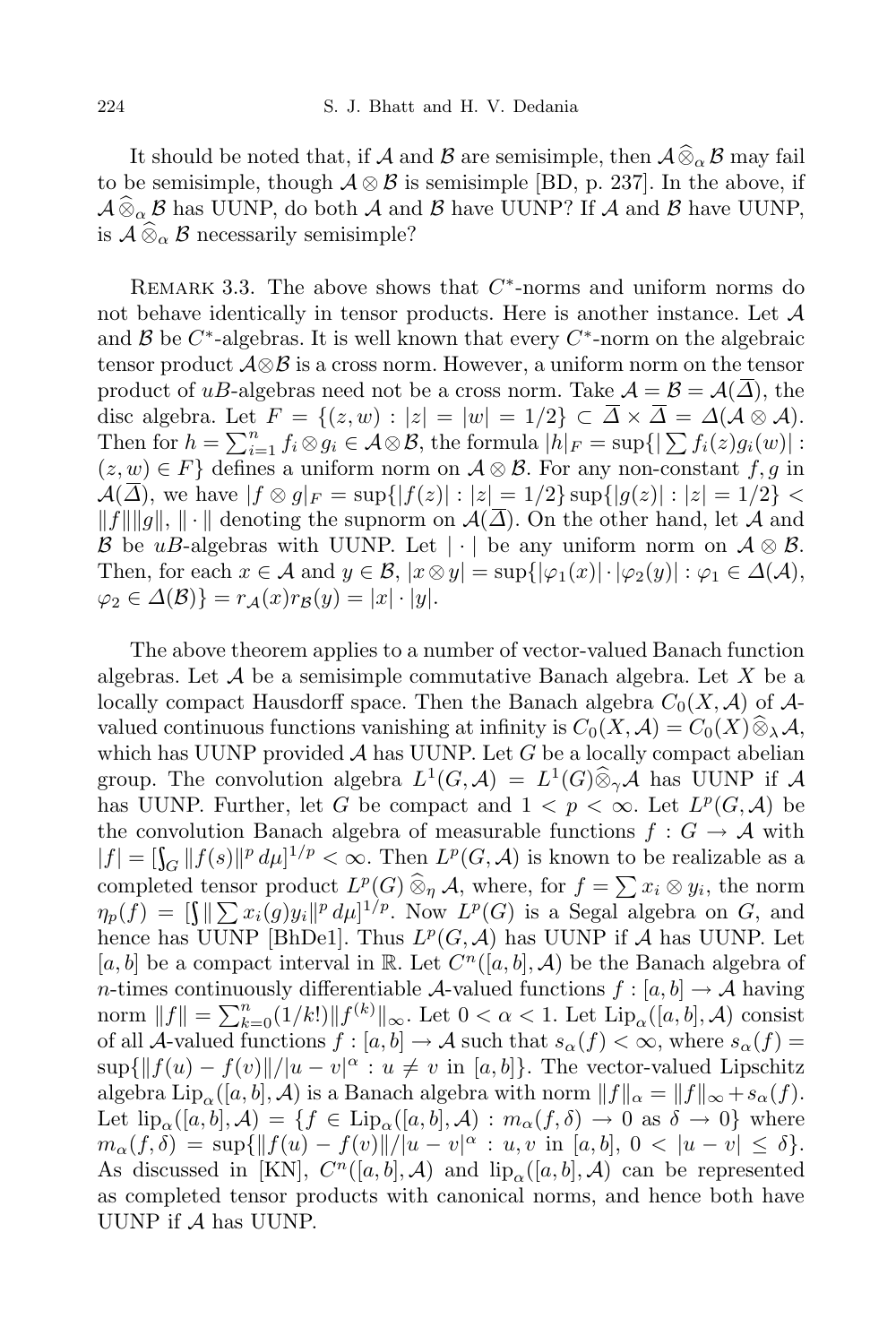**4. Beurling algebras.** Let *G* be a locally compact abelian group. A *weight* on *G* is a continuous function  $\omega$ :  $G \to (0, \infty)$  such that  $\omega(s + t)$  $≤$  *ω*(*s*)*ω*(*t*) (*s, t* ∈ *G*). Then *L*<sup>1</sup>(*G*, *ω*) is the set of all equivalence classes of complex-valued, Borel measurable functions on *G* such that  $f\omega \in L^1(G)$ . Then  $L^1(G, \omega)$  is a commutative Banach algebra with the convolution product, the norm being the weighted *L* 1 -norm; namely,

$$
||f|| = \int_G |f(s)|\omega(s) d\lambda(s) \quad (f \in L^1(G, \omega)),
$$

where  $\lambda$  is the Haar measure on *G*. The following is the main result of this section.

THEOREM 4.1. Let  $L^1(G, \omega)$  be semisimple. Then  $L^1(G, \omega)$  is regular iff *it has UUNP.*

Let  $0 \leq \gamma \leq 1$ ,  $\omega_{\gamma}(s) = \exp(|s|^{\gamma})$  on R. It follows from [Do] that  $L^1(\mathbb{R}, \omega_\gamma)$ ,  $\gamma < 1$ , has UUNP; whereas  $L^1(\mathbb{R}, \omega_1)$  fails to have UUNP.

In order to prove the above theorem we shall need some preliminaries. By an *ω-bounded generalized character* on *G* we mean a non-zero, complexvalued, continuous function  $\alpha$  on  $G$  such that

 $|a(s)| \leq \omega(s)$  (*s*  $\in$  *G*) and  $\alpha(s+t) = \alpha(s)\alpha(t)$  (*s,t*  $\in$  *G*).

Let  $H(G, \omega)$  denote the set of all  $\omega$ -bounded generalized characters on *G*. We do not know whether  $H(G, \omega)$  is always non-empty. However, we have the following.

**LEMMA 4.2.** Let G be an LCA group, and let  $\omega$  be a weight on G. Then *the following are equivalent*:

(i)  $H(G, \omega)$  *is non-empty*;

(ii)  $L^1(G, \omega)$  *is semisimple*;

(iii)  $L^1(G, \omega)$  *is not a radical Banach algebra.* 

*Proof.* (i) $\Rightarrow$ (ii). Suppose that  $H(G, \omega)$  is non-empty. Fix  $\alpha$  in  $H(G, \omega)$ . Then, for any  $s \in G$ ,  $\alpha(s) \neq 0$ . For  $\theta \in \widehat{G}$ , define  $\alpha_{\theta}: L^1(G, \omega) \to \mathbb{C}$  as  $\alpha_{\theta}(f) = \hat{f}(\alpha_{\theta}) = \int_{G} f(s) \alpha(s) \theta(s) d\lambda(s)$   $(f \in L^{1}(G, \omega))$ . Then  $\alpha_{\theta}$  is a complex homomorphism on  $L^1(G, \omega)$ . Let  $f \in rad L^1(G, \omega)$ . Since  $f\alpha$  belongs to  $L^1(G)$  and  $(f\alpha)^\wedge(\theta) = \hat{f}(\alpha_\theta) = 0$  for all  $\theta \in \hat{G}$ ,  $f\alpha = 0$  a.e. Hence  $f = 0$ a.e. because  $\alpha(s) \neq 0$  for each  $s \in G$ . Thus  $L^1(G, \omega)$  is semisimple.

(ii)*⇒*(iii). This is obvious.

(iii) $\Rightarrow$ (i). Suppose that  $L^1(G,\omega)$  is not radical. Then there exists a complex homomorphism on  $L^1(G, \omega)$ , say  $\varphi$ . Since  $L^1(G, \omega)^* = L^{\infty}(G, 1/\omega)$ , there exists  $\alpha \in L^{\infty}(G, 1/\omega)$  such that

$$
\varphi(f) = \int_{G} f(s)\alpha(s) d\lambda(s) \quad (f \in L^{1}(G, \omega)).
$$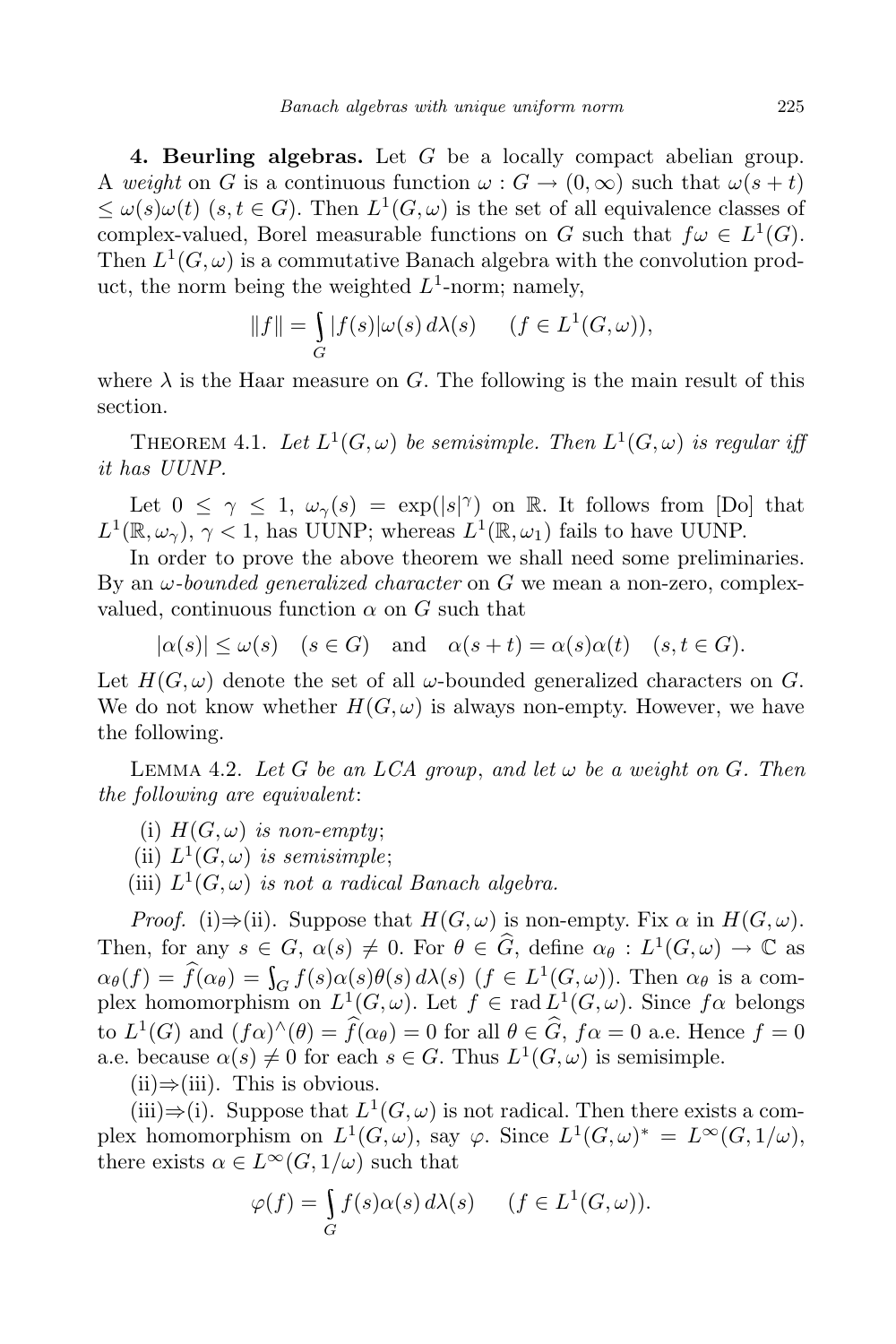By a standard argument as for  $L^1(G)$ ,  $\alpha$  is an  $\omega$ -bounded generalized character on *G*. Thus  $H(G, \omega)$  is non-empty.

COROLLARY 4.3. In each of the following cases,  $L^1(G, \omega)$  is semisimple:

- (1)  $G = \mathbb{R}$ , the real line;
- (2) *G is discrete*;
- $(3) \omega(s) \geq 1$  *for all*  $s \in G$ *.*

*Proof.* (1) Define

 $\sigma_1 = \sup\{-\log \omega(-s)/s : s > 0\}, \quad \sigma_2 = \inf\{\log \omega(s)/s : s > 0\}.$ 

Then  $-\infty < \sigma_1 \leq \sigma_2 < \infty$ . Let  $z \in \mathbb{C}$  such that  $\sigma_1 \leq \text{Re } z \leq \sigma_2$ . Define

$$
\alpha_z(f) = \int_{\mathbb{R}} f(s) \exp(-zs) d\lambda(s) \quad (f \in L^1(\mathbb{R}, \omega)).
$$

Then  $\alpha_z \in H(\mathbb{R}, \omega)$ . Hence  $L^1(\mathbb{R}, \omega)$  is semisimple.

(2) For  $s \in G$ , define  $\delta_s(s) = 1$  and  $\delta_s(t) = 0$  for all  $t \neq s$ . Then  $\delta_s \in L^1(G, \omega)$  and

$$
\lim_{n \to \infty} \|\delta_s^n\|^{1/n} = \lim_{n \to \infty} \|\delta_{ns}\|^{1/n} = \lim_{n \to \infty} \omega(ns)^{1/n} \neq 0.
$$

This implies that  $L^1(G, \omega)$  is not a radical Banach algebra. Hence it is semisimple.

(3) In this case  $L^1(G, \omega) \subseteq L^1(G)$ . The conclusion follows from the fact that a subalgebra of a semisimple, commutative Banach algebra is semisimple.  $\blacksquare$ 

The following technical result (and its proof) are analogous to the corresponding result for  $L^1(G)$  [La2, Theorem 4.7.5, p. 123].

PROPOSITION 4.4. *The Gelfand space*  $\Delta(L^1(G, \omega))$  *is homeomorphic to*  $H(G, \omega)$  *equipped with* the *compact-open topology*.

*Proof of Theorem 4.1.* The "only if" part is clear.

Conversely, suppose that  $L^1(G, \omega)$  has UUNP. Fix  $\alpha \in H(G, \omega)$ . Define  $T_{\alpha}$  :  $\hat{G} \rightarrow H(G,\omega), T_{\alpha}(\theta) = \alpha_{\theta}$ . Then  $T_{\alpha}$  is a one-one, continuous map. Moreover  $T_{\alpha}(\widehat{G})$  is closed in  $H(G, \omega)$ . Next we show that  $T_{\alpha}(\widehat{G}) = \widehat{G}$ . If possible, choose  $\beta \in H(G, \omega) \setminus T_\alpha(\widehat{G})$ . Then  $T_\alpha(\widehat{G}) \cap T_\beta(\widehat{G})$  is empty. Define  $p_{\alpha}(f) = \sup\{|\widehat{f}(\alpha_{\theta})| : \theta \in \widehat{G}\}\$ and  $p_{\beta}(f) = \sup\{|\widehat{f}(\beta_{\theta})| : \theta \in \widehat{G}\}\.$  Then  $p_{\alpha}(\cdot)$ and  $p_\beta(\cdot)$  are uniform norms on  $L^1(G, \omega)$ . Thus  $T_\alpha(\widehat{G})$  and  $T_\beta(\widehat{G})$  are closed sets of uniqueness for  $L^1(G, \omega)$ . By [BhDe1, Theorem 2.3],  $\partial(L^1(G, \omega)) \subseteq$  $T_{\alpha}(\widehat{G}) \cap T_{\beta}(\widehat{G})$ , which is empty. This is a contradiction. Thus  $T_{\alpha}(\widehat{G}) =$  $\widehat{G}$ . Hence  $H(G, \omega) = \Delta(L^1(G, \omega)) \cong \widehat{G}$ . Since  $\partial(L^1(G, \omega))$  is closed under translation,  $\partial(L^1(G,\omega)) = \hat{G}$ . Thus  $L^1(G,\omega)$  is weakly regular. Now we prove that it is in fact regular.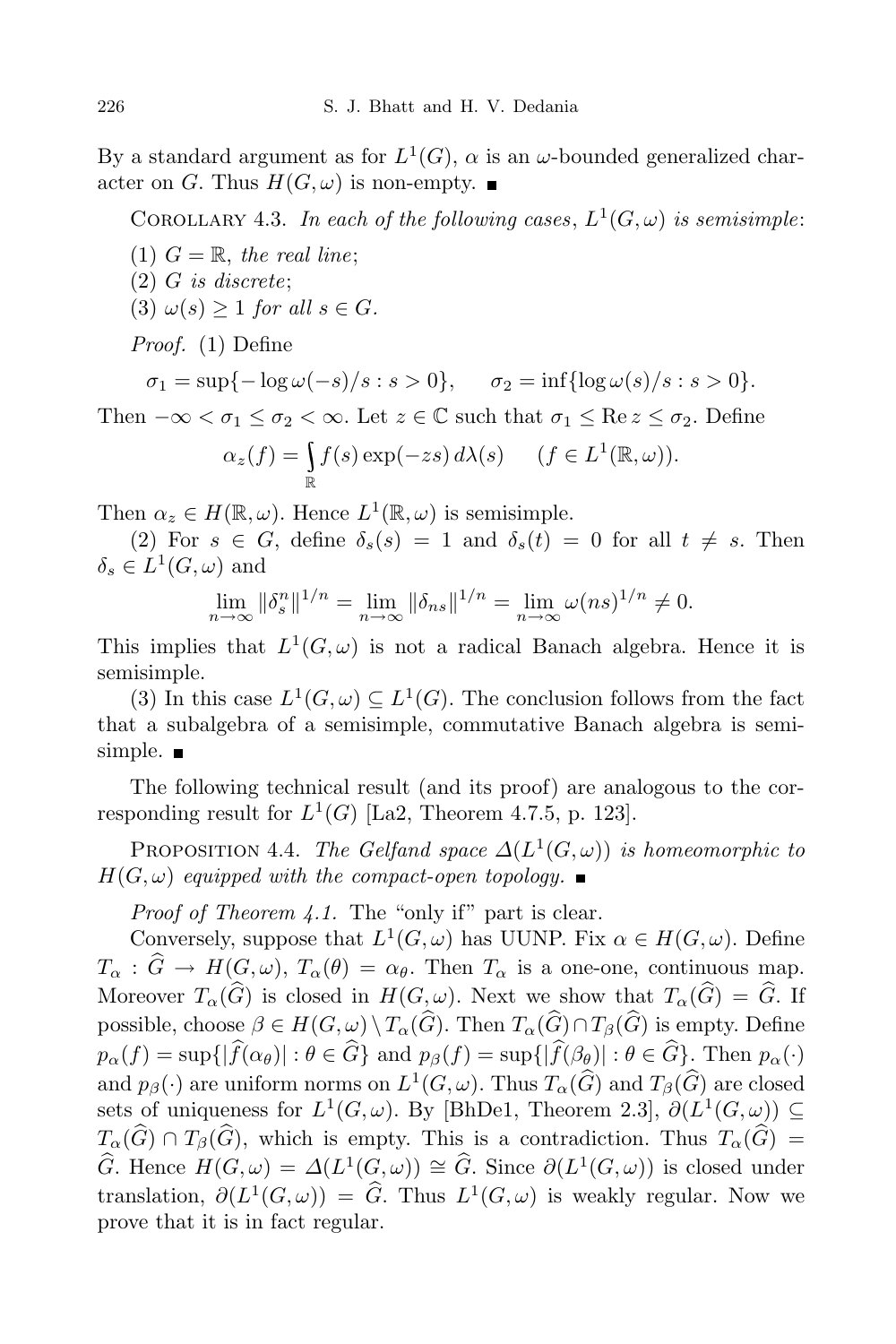Let  $F \subset \widehat{G}$  be closed and  $\theta \in \widehat{G} \setminus F$ . Let *U* be a symmetric open neighbourhood of the identity in  $\hat{G}$  such that  $U^2\theta \cap F = \emptyset$ . By weak regularity, there exists a non-zero  $f \in L^1(G, \omega)$  such that  $f(\delta) = 0$  ( $\delta \in U\theta$ ). Since *f* is non-zero, there exists  $\theta_0$  in *U* such that  $\hat{f}(\theta_0 \theta) \neq 0$ . Define  $g = f\theta_0$ . Then  $g \in L^1(G, \omega)$ ,  $\hat{g}(\theta) = f(\theta_0 \theta) \neq 0$ , and  $\hat{g}(\delta) = f(\theta_0 \delta) = 0$  for all  $\delta$  in *F*. Hence  $L^1(G, \omega)$  is regular.

THEOREM 4.5. Let  $L^1(G, \omega)$  be semisimple.

(1) *There exists* a *constant*  $m > 0$  *such that*  $\omega(s) \leq \omega(-s)$  ( $s \in G$ ) iff  $L^1(G,\omega)$  is a \*-algebra with the involution  $f^*(s) = \overline{f(-s)}$   $(s \in G, f \in$  $L^1(G, \omega)$ *). In this case,*  $\omega(s) \geq 1$  *for all*  $s \in G$ *.* 

(2) Suppose that  $L^1(G, \omega)$  is a \*-algebra with the above involution. Then  $L^1(G, \omega)$  *is hermitian iff*  $\Delta(L^1(G, \omega)) \cong \widehat{G}$ *.* 

*Proof.* (1) Suppose that there exists  $m > 0$  such that  $\omega(s) \leq m\omega(-s)$  $(s \in G)$ . Then  $L^1(G, \omega)$  is clearly a <sup>\*</sup>-algebra. Conversely, let  $L^1(G, \omega)$  be a <sup>\*</sup>-algebra with the above involution. Since  $L^1(G, \omega)$  is semisimple, the involution  $*$  is continuous. So there exists  $m > 0$  such that  $||f^*|| \le m||f||$  $(f \in L^1(G, \omega))$ , which implies that  $\omega(s) \leq m\omega(-s)$  for almost all  $s \in G$ . Since  $\omega$  is continuous, the inequality holds for all  $s \in G$ . Finally, for any  $n \in \mathbb{N}$  and  $s \in G$ ,

$$
1 \le \omega(ns)\omega(-ns) \le m\omega(ns)^2 \le m\omega(s)^{2n}.
$$

Hence  $\omega(s) \geq 1$  ( $s \in G$ ). This proves (1).

(2) Let  $L^1(G, \omega)$  be hermitian and  $\alpha \in H(G, \omega)$ . Then for each  $f \in$  $L^1(G, \omega)$ ,  $(f^*)^{\wedge}(\alpha) = f(\alpha)$ , which implies that

$$
\int_{G} \overline{f(-s)}\alpha(s) d\lambda(s) = \int_{G} \overline{f(-s)} \overline{\alpha(-s)} d\lambda(s).
$$

Hence  $\alpha(s) = \overline{\alpha(-s)}$  ( $s \in G$ ) because  $\alpha$  is continuous. Now  $|\alpha(s)|^2 =$  $\alpha(s)\overline{\alpha(s)} = \alpha(s)\alpha(-s) = \alpha(0) = 1$ , and so  $|\alpha(s)| = 1$  ( $s \in G$ ). Hence  $\alpha \in \widehat{G}$ . Thus  $\Delta(L^1(G, \omega)) = H(G, \omega) \cong \widehat{G}$ . Conversely, suppose that  $L^1(G, \omega)$  is a Banach <sup>\*</sup>-algebra and  $\underline{\Delta}(L^1(G,\omega)) \cong \widehat{G}$ . Then the hermiticity of  $L^1(G)$ implies that  $(f^*)^{\wedge}(\theta) = \widehat{f}(\theta)$  for each  $\theta \in \widehat{G}$ . Hence  $L^1(G,\omega)$  is hermitian. This proves  $(2)$ .

PROPOSITION 4.6. Let  $H$  be an additive subgroup of the rationals  $\mathbb{Q}$  containing 1. Let  $\omega(s) \geq 1$  for all s in H. Then  $\ell^1(H,\omega)$  has UUNP iff  $\ell^1(\mathbb{Z},\omega)$ *has UUNP.*

*Proof.* By the above, it is sufficient to show that  $\ell^1(\mathbb{Z}, \omega)$  is regular iff  $\ell^1(H,\omega)$  is regular. We shall use a result due to Domar [Do] that for an abelian group *G* with a weight  $\omega$  such that  $\omega(s) \geq 1$  for all  $s \in G$ ,  $\ell^1(G, \omega)$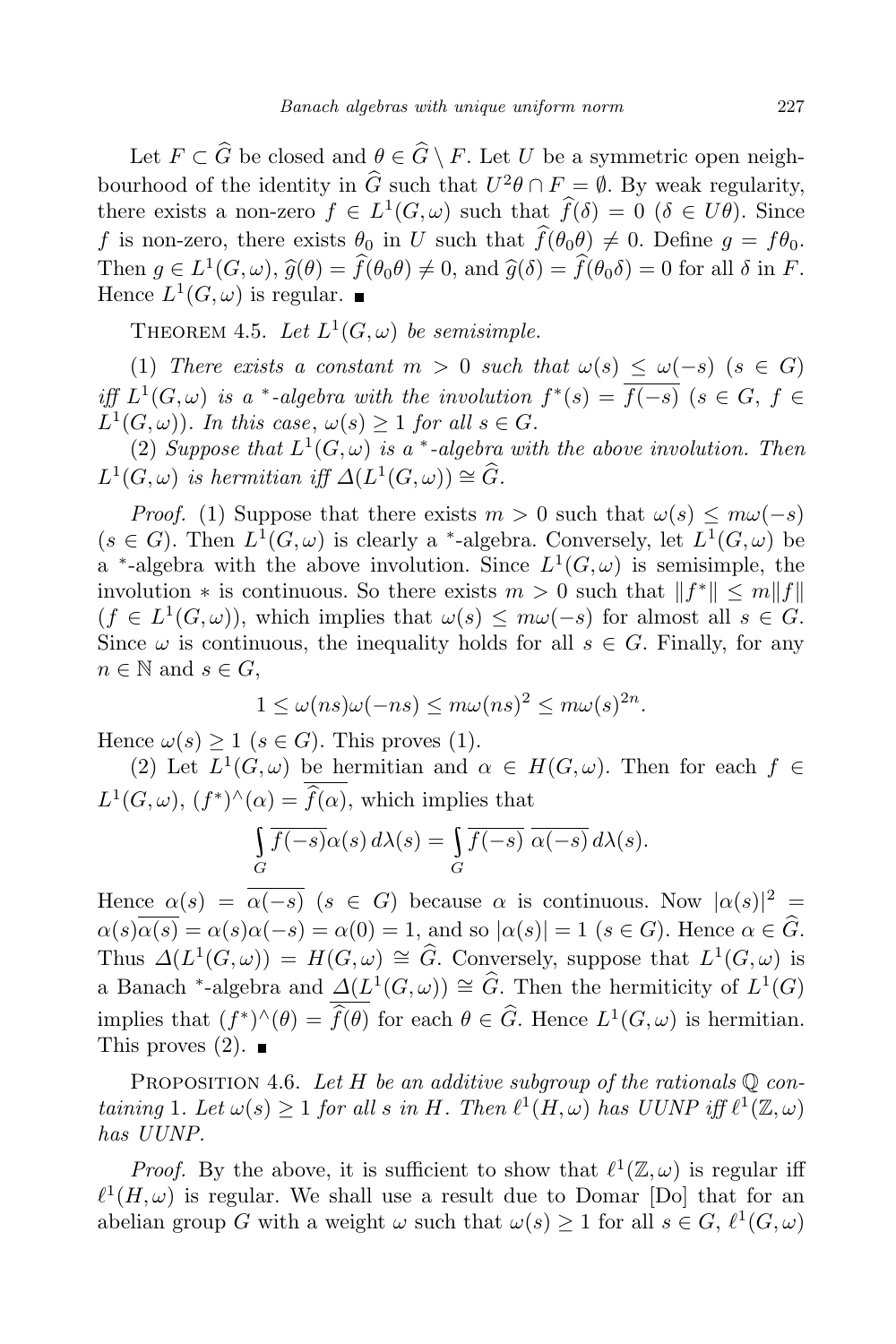is regular iff it is non-quasi-analytic in the sense that  $\sum {\log \omega(ns)/n^2}$ :  $n \in \mathbb{N}$   $\leq \infty$  for all  $s \in H$ . Assume that  $\ell^1(\mathbb{Z}, w)$  is regular. Fix  $s = p/q \in \mathbb{N}$  $H^+ \setminus (0), (p,q) = 1.$  Then

$$
\sum_{n=1}^{\infty} \frac{\log \omega(ns)}{n^2} = \sum_{j=1}^{q} \left( \sum_{k=0}^{\infty} \frac{\log \omega((kq+j)s)}{(kq+j)^2} \right)
$$
  

$$
\leq \sum_{j=1}^{q} \left( \sum_{k=0}^{\infty} \frac{\log \omega(kp) + \log \omega(js)}{(kq+j)^2} \right)
$$
  

$$
\leq \sum_{j=1}^{q} \left( \sum_{k=0}^{\infty} \frac{p \log \omega(k)}{(kq+j)^2} + \sum_{k=0}^{\infty} \frac{\log \omega(js)}{(kq+j)^2} \right) < \infty.
$$

Similarly we can prove that  $\sum_{n=1}^{\infty} (\log \omega(ns))/n^2 < \infty$  when  $s \in H^- \setminus (0)$ . Thus  $\ell^1(H, \omega)$  is regular.

The Beurling algebras  $L^1(G, \omega)$  can also be considered when *G* is a semigroup. The following illustrates what can happen in this case.

PROPOSITION 4.7. (1)  $L^1(\mathbb{R}^+, \omega)$  does not have UUNP for any weight  $\omega$ .  $(2)$   $\ell^1(\mathbb{Z}^+,\omega)$  *does not have UUNP for any weight*  $\omega$ *.* 

*Proof.* (1) Let  $\sigma = \inf\{\log \omega(s)/s : s > 0\} > -\infty$ . Now  $\Delta(L^1(\mathbb{R}^+, \omega)) \cong$  $\overline{\Pi}_{\sigma} = \{z = x + iy : x \geq \sigma\}$  via Laplace transform, and  $L^1(\mathbb{R}^+, \omega)$  is identified with a subalgebra of  $\mathcal{A}(\overline{\Pi}_{\sigma}) = \{f \in C(\overline{\Pi}_{\sigma}) : f \text{ is analytic in } \Pi_{\sigma}\}\$ , which obviously does not have UUNP. If  $\sigma = -\infty$ , then  $L^1(\mathbb{R}^+, \omega)$  is radical.

 $(2) \text{ Let } \rho = \inf \{ \omega(n)^{1/n} : n > 0 \} > 0. \text{ Then } \Delta(\ell^1(\mathbb{Z}^+, \omega)) = D_\rho = \{ z \in \mathbb{Z}^+ \mid z = 0 \}$  $\mathbb{C}: |z| \leq \varrho$ , and  $\ell^1(\mathbb{Z}^+, \omega)$  is identified with a subalgebra of the disc algebra, which does not have UUNP. If  $\varrho = 0$ , then  $\ell^1(\mathbb{Z}^+, \omega)$  is not semisimple.

**5. Uniform algebras** on polydiscs and balls in  $\mathbb{C}^n$ . For  $z = (z_1, \ldots, z_n)$  $\dots, z_n) \in \mathbb{C}^n$ , let  $|z|_{\infty} = \max(|z_1|, \dots, |z_n|), |z|_2 = (|z_1|^2 + \dots + |z_n|^2)^{1/2}$ . Let  $\Delta^n = \{z \in \mathbb{C}^n : |z|_{\infty} < 1\}$  be the open polydisc,  $B^n = \{z \in \mathbb{C}^n : |z|_2 < 1\}$ the open ball. Then the polydisc algebra  $\widetilde{A}(\overline{\Delta}^n) = \{f \in C(\overline{\Delta}^n) : f \text{ is holomorphic} \}$ morphic in  $\Delta^n$  {  $\overline{\Delta}^n = \overline{\Delta^n}$ ) [R1], the ball algebra  $\overline{A(B^n)} = \{f \in C(\overline{B^n}) : f\}$ is holomorphic in  $B^n$ } [R2], as well as the algebras  $H^\infty(\Delta^n)$  and  $H^\infty(B^n)$  of bounded holomorphic functions (all with supnorms on their respective domains) fail to have UUNP. We construct variants of these algebras that have UUNP (in fact, SEP), but are not weakly regular. These will be particular cases of an abstract construction described below.

Let *X* be a compact Hausdorff space, and let *A* be a uniform Banach algebra of continuous functions on *X*. For a closed subset *K* of *X*, let  $\mathcal{I}_K$  =  ${f \in C(X) : f = 0 \text{ on } K}, \mathcal{A}|_K = {f|_K : f \in \mathcal{A}}. \text{ Then } \mathcal{A} + \mathcal{I}_K = {f + g :}$  $f \in \mathcal{A}, g \in \mathcal{I}_K$  is an algebra of functions on *X*, and its closure in  $C(X)$  is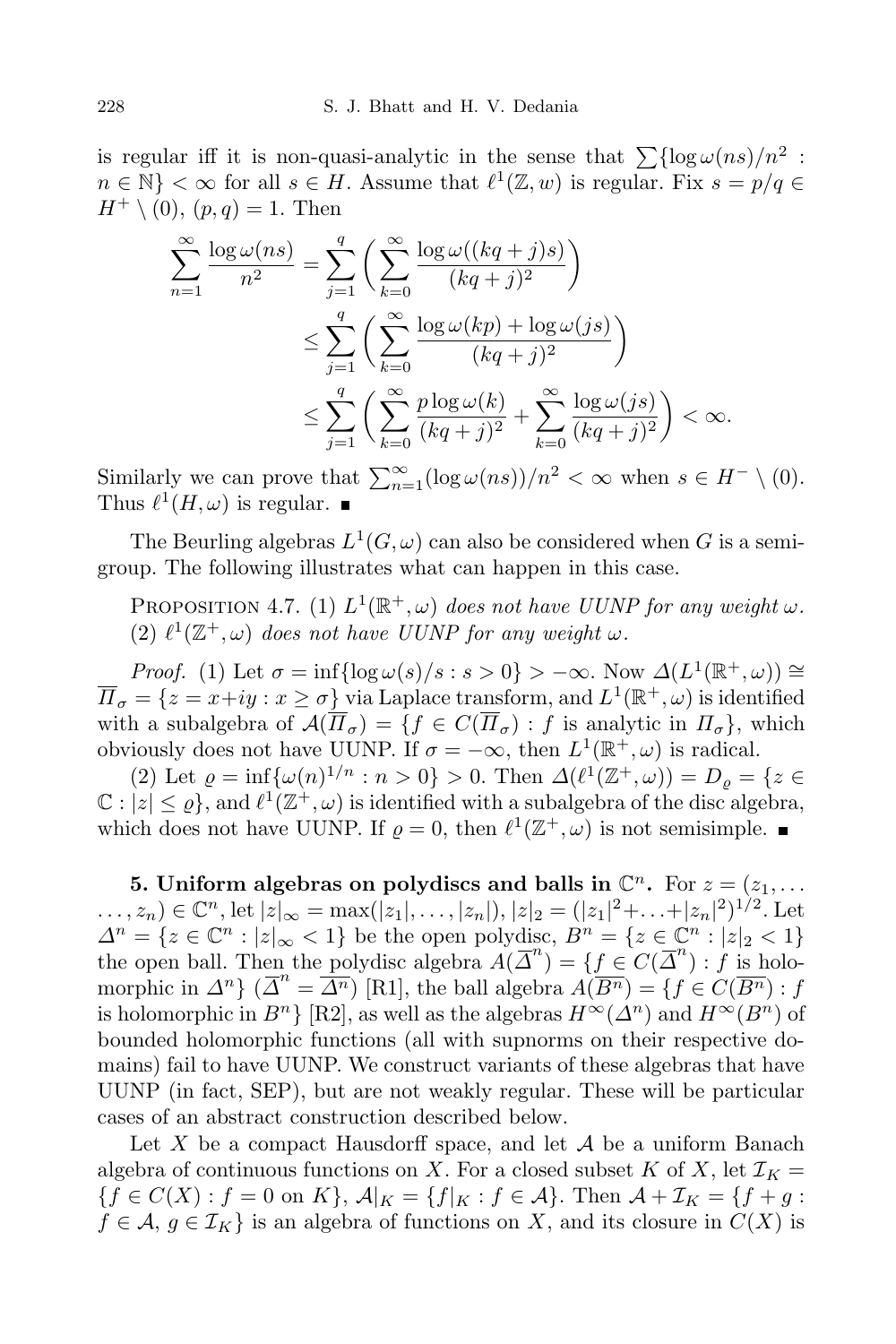the *uB*-algebra  $\mathcal{B} = (\mathcal{A} + \mathcal{I}_K)^{-} = \{f \in C(X) : f|_K \in (\mathcal{A}|_K)^{-} \text{ (closure in)}\}$ *C*(*K*))*}*.

Proposition 5.1. *Assume that*:

- $\partial((\mathcal{A}|K)^{-}) = \text{bdry } K$ , the topological boundary of K.
- (b)  $K = (\text{int } K)^{-}$ .

*Then*:

- (1) *B has SEP*, *and hence has UUNP*;
- (2) *B is not weakly regular.*

Lemma 5.2. *Let K be a closed subset of a compact Hausdorff space X. Let A be a uB-algebra of continuous functions on X. Then*:

 $(1) \Delta((\mathcal{A} + \mathcal{I}_K)^{-}) = X \cup \Delta(\overline{\mathcal{A}|_K})$  ( $\underline{\cup}$  *denotes disjoint union*).  $(2)$   $\partial((\mathcal{A} + \mathcal{I}_K)^{-}) = (X \setminus K)^{-} \cup \partial(\mathcal{A}|_K).$ 

*Proof.* The *essential set E*(*A*) of *A* (defined to be the zero set of the largest ideal of  $C(X)$  contained in *A*) is known to satisfy  $E(\mathcal{A})^c \subset \text{Ch}(\mathcal{A}),$ Ch( $\cdot$ ) denoting the Choquet boundary. Also,  $E((A + \mathcal{I}_K)^-) \subset K$ . Hence  $K^c \subset E((\mathcal{A} + \mathcal{I}_K)^-)^c \subset \text{Ch}((\mathcal{A} + \mathcal{I}_K)^-)$ . It follows that  $\text{Ch}((\mathcal{A} + \mathcal{I}_K)^-) =$  $[Ch((\mathcal{A}+\mathcal{I}_K)^-) \cap K] \cup K^c$ . Also, as  $E((\mathcal{A}+\mathcal{I}_K)^-) \subseteq K$ , *K* is a peak set in the weak sense for  $(A+\mathcal{I}_K)^-$ . Hence  $Ch((\mathcal{A}+\mathcal{I}_K)^-)\cap K=Ch((\mathcal{A}+\mathcal{I}_K)^-|_K)=$  $Ch((\mathcal{A}|_K)^-)$ . It follows that  $Ch((\mathcal{A}+\mathcal{I}_K)^-) = Ch((\mathcal{A}|_K)^-) \cup K^c$ . Now taking closures, we obtain  $\partial((\mathcal{A} + \mathcal{I}_K)^-) = \partial((\mathcal{A}|_K)^-) \cup (K^c)^-$ .

*Proof of Proposition 5.1*. To prove that *B* has SEP, it is sufficient to show, in view of [Me1, Theorem 1], that, given a closed subset *F* of  $\Delta(\mathcal{B})$ not containing  $\partial(\mathcal{B})$ , there exists a non-zero  $f \in \mathcal{B}$  such that  $f \equiv 0$  on  $F$ but  $r_p(f) > 0$ . Here  $r_p(f)$  is the *permanent radius*  $r_p(f) = \inf\{\|f\| : \| \cdot \|$ is any submultiplicative, not necessarily complete, norm on *B}*. By [Me1, Proposition 2,  $r_p(f) > 1$  follows if there exists a non-zero  $g \in \mathcal{B}$  such that *fg* = *g*. Note that, by (a) and (b) above and Lemma 5.2,  $\partial(\mathcal{B}) = \partial(\overline{\mathcal{A}|_K}) \cup$  $\overline{K^c}$  = bdry  $K \cup \overline{K^c}$ ,  $(\partial(\mathcal{B}))^c$  = (bdry  $K)^c \cap (\overline{K^c})^c$  = (bdry  $K)^c \cap \text{int } K$  =  $int K$ , hence  $((\partial(\mathcal{B}))^c)^{-1} = K$ .

Let *F* be as above.

CASE (i):  $\partial(\mathcal{B}) \cap F \neq \emptyset$ . Let  $F_1 = F \cup ((\partial(\mathcal{B}))^c)^{-}$ , a closed set. There exists  $x \in \Delta(\mathcal{B}) \setminus F_1$ . There exists a compact neighbourhood  $K_0$  of x in  $\Delta(\mathcal{B})$  such that  $K_0$  ⊂  $F_1^c$ . Let  $U = \text{int } K_0$ . By Urysohn's lemma, there exists  $f \in C(\Delta(\mathcal{B}))$  such that  $0 \le f \le 1$ ,  $f \equiv 1$  on  $K_0$ , and supp  $f \subset F_1^c$ . Since  $f \equiv 0$  on  $F_1 \supseteq K$ ,  $f \in \mathcal{I}_K$ , and hence  $f \in \mathcal{B}$ . Further, there exists a non-zero  $g \in C(\Delta(\mathcal{B}))$  such that supp  $g \subset U$ . Hence  $g \equiv 0$  on  $U^c \supseteq K$ , so that  $g \in \mathcal{I}_K \subset \mathcal{B}$ . Clearly  $fg = g$ .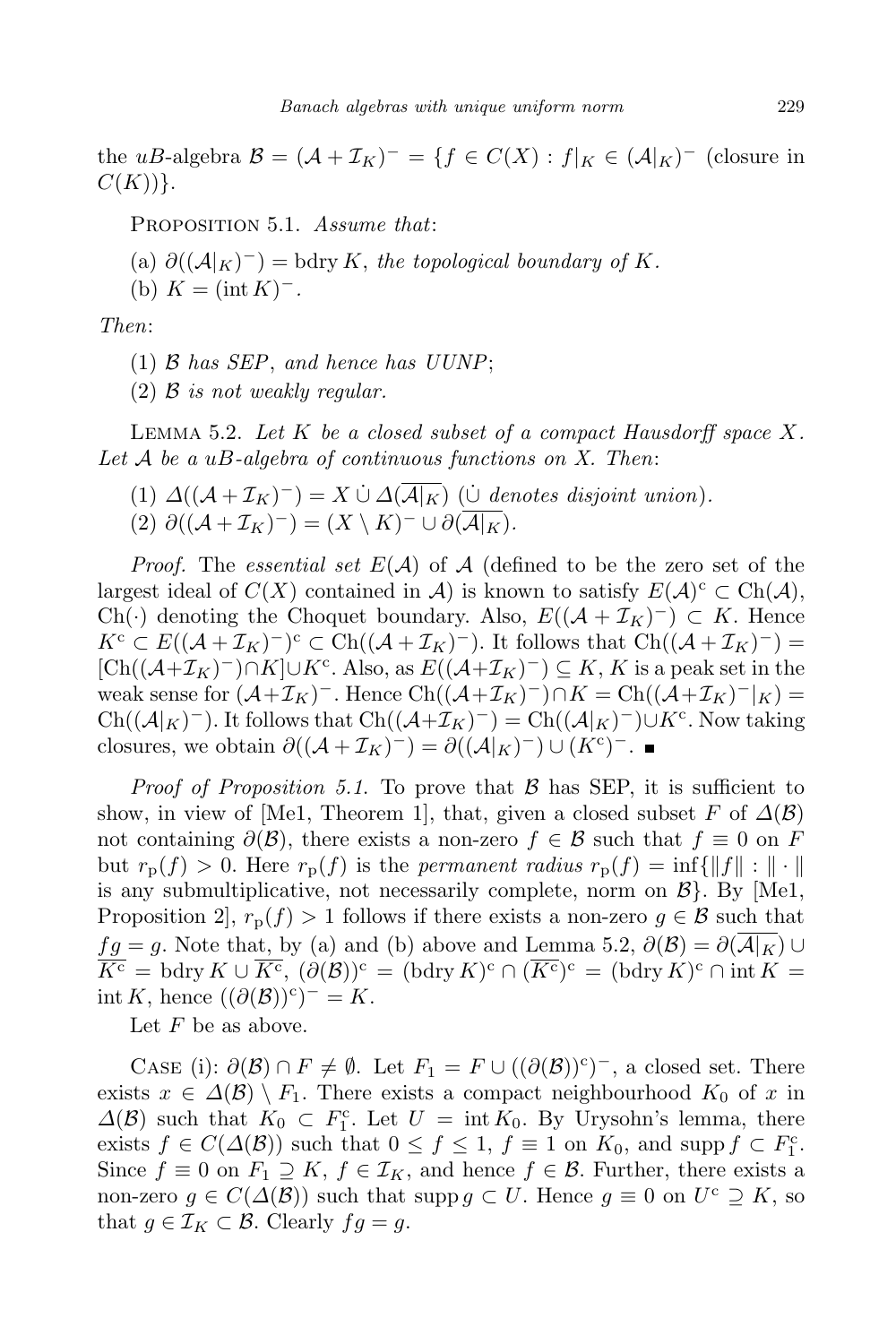CASE (ii):  $\partial(\mathcal{B}) \cap F = \emptyset$ . Then  $F \subset ((\partial(\mathcal{B}))^c)^- = K$ . There exists a non-empty open set *U* in  $\Delta(\mathcal{B}) \setminus K$  such that  $U \subset \Delta(\mathcal{B}) \setminus K$ , and then there exists  $f \in C(\Delta(\mathcal{B}))$  with  $f \equiv 0$  on  $K$  and  $f \equiv 1$  on  $U$ . Taking  $g$  as above, we get  $fg = g$ . This proves that *B* has SEP [Me1, Theorem 1], and hence has UUNP. Since  $\partial(\mathcal{B}) \neq \Delta(\mathcal{B})$ ,  $\mathcal{B}$  is not weakly regular. ■

REMARK 5.3. Let  $X = \overline{\Delta}$ , and let  $0 < r < 1$ . Set  $K = \{z \in \overline{\Delta} :$  $r \leq |z| \leq 1$ . Let  $\mathcal{A} = A(\Delta)$ . Take  $\mathcal{B} = (\mathcal{A} + \mathcal{I}_K)^{-} = \{f \in C(\Delta) : f \in C(\Delta) \}$  $f|_K \in \overline{\mathcal{A}|_K} = \{f \in C(\overline{\Delta}) : f|_K \in \mathcal{A}|_K\}.$  Let  $\Delta_r = \{z : |z| < r\}.$  Then  $\partial(\overline{\mathcal{A}|_K}) = \partial(\mathcal{A}) = \Gamma = \{z : |z| = 1\} \neq \text{bdry } K, \ \partial(\mathcal{B}) = \overline{\Delta}_r \cup \Gamma, K \text{ does not }$ satisfy (a) of 5.1, and  $\beta$  fails to have UUNP. Thus (a) cannot be omitted. On the other hand, take *K* to be  $\Gamma = \{z : |z| = 1\}$ . Then  $\mathcal{A}|_{\Gamma} = A(\Gamma)$  is the disc algebra on  $\Gamma$ ,  $\mathcal{B} = A(\overline{\Delta}) + \mathcal{I}_{\Gamma} = \{f \in C(\overline{\Delta}) : f|_{\Gamma} \in A(\Gamma)\}, \Delta(\mathcal{B}) = \overline{\Delta}$ , and  $\partial(\mathcal{B}) = \partial(\mathcal{A}(\Gamma)) \cup \overline{\Gamma^c} = \overline{\Delta}$ . Note that (b) of 5.1 is not satisfied. However, if  $K_0$  is a proper closed subset of  $\overline{\Delta}$ , then there exists a non-empty, compact set *F* in  $\overline{\Delta}$  such that  $F \subset (K_0 \cup \Gamma)^c$ . By Urysohn's lemma, there exists  $f \in C(\Delta)$  such that  $f \equiv 1$  on *F* and supp  $f \subset (K_0 \cup \Gamma)^c$ . Hence  $f = 0$ on *Γ*, so that  $f \in \mathcal{I}_\Gamma \subset \mathcal{B}$ . Thus no proper closed subset of  $\overline{\Delta}$  is a set of uniqueness for  $\beta$ . Hence  $\beta$  has UUNP. This shows that assumption (b) can possibly be improved. However, for the applications that follow, it suffices.

Now let  $0 < r < 1$ . Let  $\Delta_r^n = \{ z \in \mathbb{C}^n : |z|_{\infty} < r \}, B_r^n = \{ z \in \mathbb{C}^n :$  $|z|_2 < r$ . Consider the following uniform algebras:

$$
A_r(\Delta^n) = \{ f \in C(\overline{\Delta}^n) : f \text{ is holomorphic in } \Delta_r^n \},
$$
  
\n
$$
A_r(B^n) = \{ f \in C(\overline{B^n}) : f \text{ is holomorphic in } B_r^n \},
$$
  
\n
$$
H_r^{\infty}(\Delta^n) = \{ f \in C_{\text{b}}(\Delta^n) : f \text{ is holomorphic in } \Delta_r^n \},
$$
  
\n
$$
H_r^{\infty}(B^n) = \{ f \in C_{\text{b}}(B^n) : f \text{ is holomorphic in } B_r^n \}.
$$

Proposition 5.1 gives the following.

COROLLARY 5.4. *Each* of  $A_r(\Delta^n)$ ,  $A_r(B^n)$ ,  $H_r^{\infty}(\Delta^n)$  and  $H_r^{\infty}(B^n)$  has *SEP and UUNP*, *but neither of them is weakly regular.*

**6. Multipliers and measure algebras.** Let *A* be a semisimple commutative Banach algebra. A *multiplier* on  $A$  is a linear map  $T : A \rightarrow A$ such that  $(Tx)y = x(Ty) = T(xy)$   $(x, y \in A)$ . Let  $M(A)$  denote the algebra of all (automatically) continuous multipliers on  $A$ . Then  $M(A)$  is a semisimple commutative Banach algebra with the operator norm  $||T|| =$  $\sup\{\|Tx\| : \|x\| \leq 1\}$ . For  $a \in \mathcal{A}$ , let  $L_a : \mathcal{A} \to \mathcal{A}$  be the multiplication operator  $L_a(x) = ax$  ( $x \in A$ ). Then the mapping  $a \mapsto L_a$  is a one-one, continuous homomorphism from *A* onto the ideal  ${L_a : a \in A}$  of  $M(A)$ . This map is an isometry if *A* has a bounded approximate identity, say  $\{e_i\}$ , satisfying  $||e_i|| \leq 1$  for all *i*. The derived algebra  $\mathcal{A}_0$  of  $\mathcal{A}$  is the subalgebra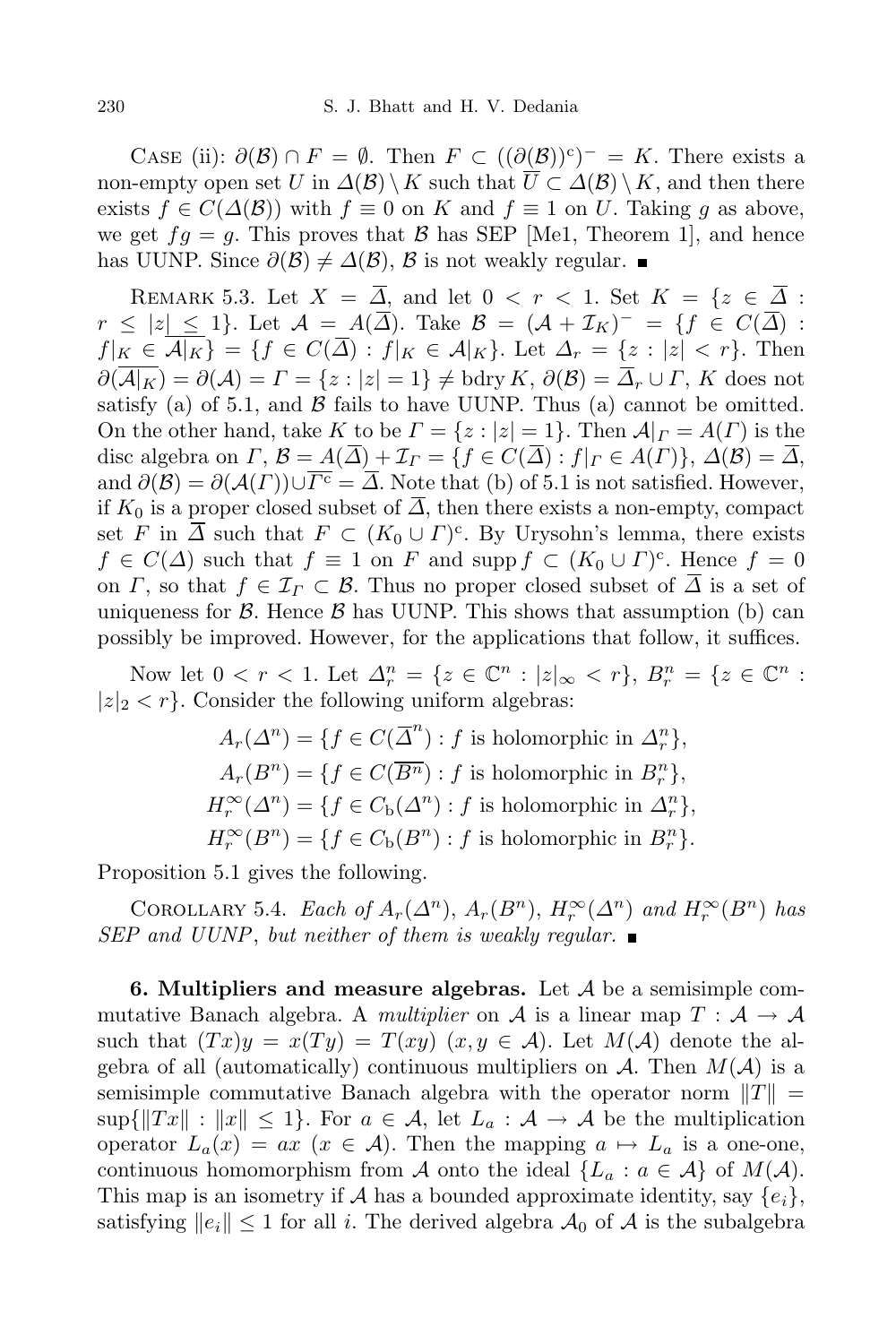$A_0 = \{x \in \mathcal{A} : \psi \hat{x} \in \mathcal{\hat{A}} \text{ for all } \psi \in C_0(\Delta(\mathcal{A}))\}$ . If *A* is selfadjoint (i.e. having a hermitian involution), then  $A_0 = \{x \in A : \sup\{\|xy\| : r(y) \leq 1,$  $y \in \mathcal{A}$  <  $\infty$ }. For multipliers, we refer to [La1].

THEOREM 6.1. (1) If  $M(A)$  has *UUNP*, then *A* has *UUNP*.

(2) *Let A be a uB-algebra. Then A has UUNP iff M*(*A*) *has UUNP.*

(3) *Assume that A admits a hermitian involution. Then A*<sup>0</sup> *has UUNP.*

If *A* is weakly complete or if  $A_0^2$  is dense in  $A_0$ , then  $M(A_0)$  has *UUNP*.

 $(4)$  *Let*  $A$  *be an*  $H^*$ -algebra. Then each of  $A$ ,  $M(A)$  and  $K(A)$  (compact *multipliers*) *has UUNP.*

(1) above compares with [La1, Theorem 1.4.4] that if  $M(A)$  is regular, then  $A$  is regular, but the converse does not hold. We do not know whether there exists a regularity analogue of (2) above.

*Proof of Theorem* 6.1. (1) Assume  $M(A)$  has UUNP. Let  $|\cdot|$  be any uniform norm on *A*. On  $M(A)$ , define  $|\cdot|_r$  by  $|T|_r = \sup\{|Tx| : r(x) \leq 1\}$ . Notice that for any  $x \in A$ ,  $r_A(x) = r_{M(A)}(L_x) = r(x)$  (say). Then  $|Tx| \leq$  $r(Tx) = r(TL_x) \leq r(T)r(L_x) = r(T)r(x)$ . Thus  $|T|_r < \infty$ , and  $|Tx| \leq$ *|T*<sup>*|*</sup>*r*</sub> $r(x)$  (*x* ∈ *A*, *T* ∈ *M*(*A*)). Clearly,  $| \cdot |_r$  is a norm on *M*(*A*). Further,  $|T|_r^2 = \sup\{|Tx|^2 : r(x) \le 1, x \in \mathcal{A}\} = \sup\{|(Tx)^2| : r(x) \le 1, x \in \mathcal{A}\}\$  $=$  sup $\{ |T^2x^2| : r(x) \le 1, x \in \mathcal{A} \} = \sup\{ |T^2x| : r(x) \le 1, x \in \mathcal{A} \}$  $= |T^2|_r$ 

showing that  $|\cdot|_r$  is a uniform norm. Since  $M(A)$  has UUNP, it follows that  $|T|_r = r(T)$  for all  $T \in M(\mathcal{A})$ . Then, for any  $a \in \mathcal{A}, |L_a|_r = r(L_a) = r(a) \ge$ |a|; whereas  $|L_a|_r = \sup\{|ax| : r(x) \leq 1\} \leq |a| \sup\{|x| : r(x) \leq 1\} \leq |a|$ . Hence  $|a| = |L_a|_r = r(a)$  ( $a \in A$ ), showing that *A* has UUNP.

(2) By [La1, Theorem 1.4.1, p. 24] every  $\varphi \in \Delta(\mathcal{A})$  can be uniquely extended to a  $\varphi' \in \Delta(M(\mathcal{A}))$ . This defines a homeomorphic embedding  $\Phi: \varphi \in \Delta(\mathcal{A}) \mapsto \varphi' \in \Delta(M(\mathcal{A}))$  for respective Gelfand topologies [La1, Theorem 1.4.2, p. 25] having  $\Delta^1(\mathcal{A}) = {\varphi': \varphi \in \Delta(\mathcal{A})} = \Phi(\Delta(\mathcal{A}))$  open in  $\Delta(M(\mathcal{A}))$ . Suppose that  $\mathcal A$  is a *uB*-algebra. By [La1, Corollary 1.4.4, p. 26], *M*(*A*) becomes a *uB*-algebra. Let  $\partial^1(A) = \Phi(\partial(A))$ . By [La1, Theorem 1.5.2, p. 29] the Shilov boundary of  $M(A)$  is  $\partial(M(A)) = (\partial^1(A))^-$  (closure in *∆*(*M*(*A*))). Let *K ⊂ ∆*(*M*(*A*)) be a closed set of uniqueness for *M*(*A*). Then  $\Phi^{-1}(K \cap \Delta^1(\mathcal{A}))$  is a closed set of uniqueness for *A*. If *A* has UUNP, then  $\partial(A) \subset \Phi^{-1}(K \cap \Delta^1(\mathcal{A}))$ . Hence  $\partial(M(\mathcal{A})) = (\partial^1(\mathcal{A}))^- \subset K$ , showing that  $\partial(M(\mathcal{A}))$  is the smallest closed set of uniqueness for  $M(\mathcal{A})$ . By [BhDe1, Theorem 2.3], *M*(*A*) has UUNP.

(3) Assume that  $A$  is also a hermitian Banach  $*$ -algebra. Then by [La1, Theorem 1.8.3, p. 47,  $\mathcal{A}_0$  is semisimple, regular, and hermitian. Hence  $\mathcal{A}_0$ has UUNP. If  $A$  is weakly complete or if  $A_0^2$  is dense in  $A_0$ , then by [La1, The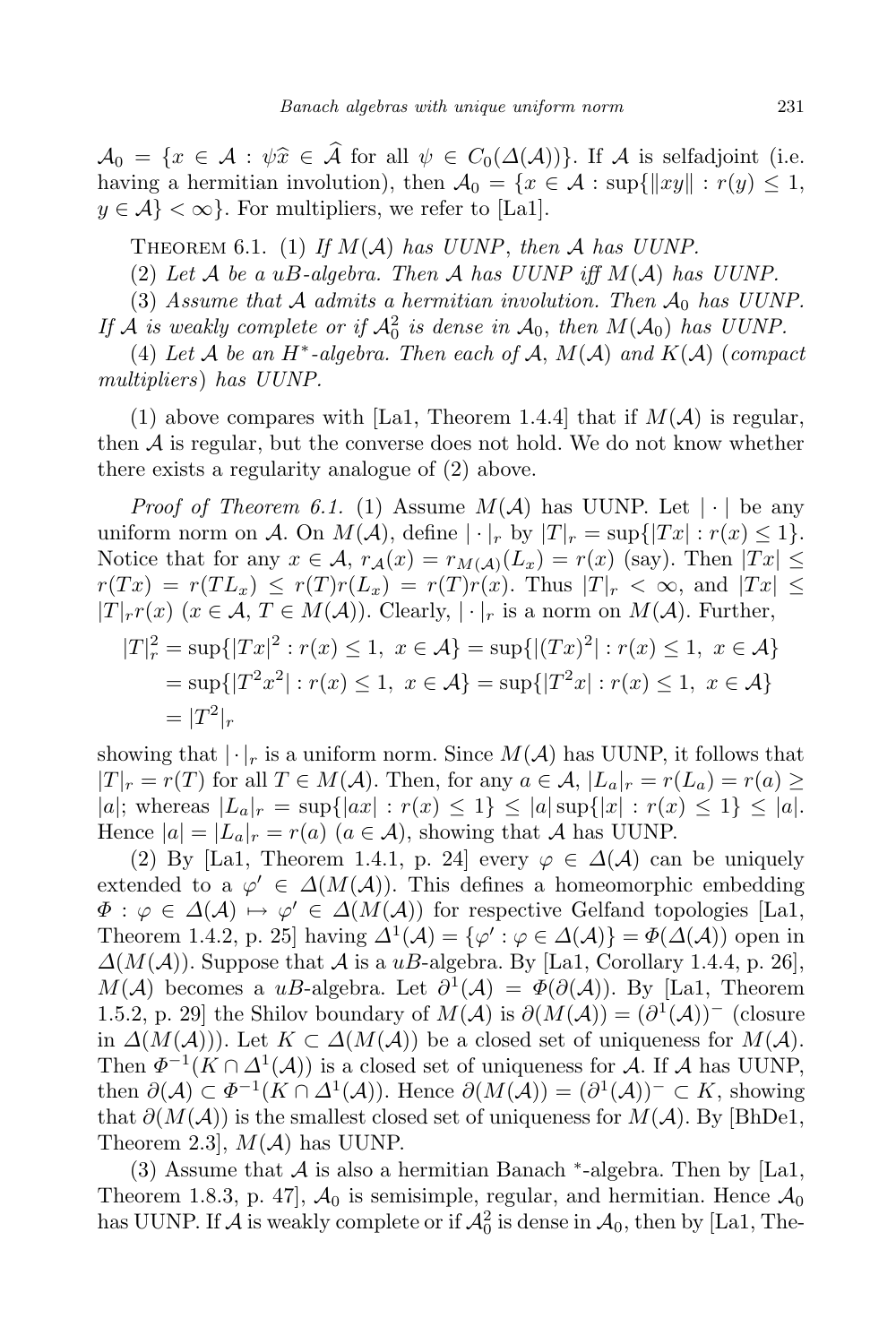orems 1.8.4 and 1.8.5,  $M(A_0)$  is isomorphic to  $C_b(\Delta(A_0))$ , hence  $M(A_0)$ has UUNP.

(4) Let *A* be an *H<sup>\*</sup>*-algebra. By [La1, Theorem 2.1.1, p. 62],  $M(A)$ is isometric to  $C_{\rm b}(\Delta(\mathcal{A}))$  and  $K(\mathcal{A})$  is isomorphic to  $C_0(\Delta(\mathcal{A}))$  by [La1, Theorem 2.2.1, p. 64. Hence  $M(A)$  and  $K(A)$  have UUNP. By (1), then A also has UUNP.  $\blacksquare$ 

In the remaining part of this section, we identify  $A$  with the ideal  ${L_a}$ :  $a \in A$ } of  $M(A)$ , so that  $\Delta(A) = \Delta^1(A) \subset \Delta(M(A)) = \Delta(A) \cup h(A)$ , where  $h(\mathcal{A}) = \{ \varphi \in \Delta(M(\mathcal{A})) : \varphi(x) = 0 \text{ for all } x \in \mathcal{A} \}.$ 

PROPOSITION 6.2. (1)  $|T|_{\infty} = \sup\{|\widehat{T}(\varphi)| : \varphi \in \Delta(\mathcal{A})\} \ (T \in M(\mathcal{A}))$ *defines a uniform seminorm on*  $M(A)$ *. The spectral radius*  $T \mapsto r_{M(A)}(T)$ *is* the greatest uniform norm on  $M(A)$ .

(2) Let A be weakly regular. Then for any uniform norm  $|\cdot|$  on  $M(A)$ ,  $|\cdot|_{\infty} \leq |\cdot| \leq r(\cdot)$  *on*  $M(\mathcal{A})$ .

*Proof.* (1) is immediate. That  $r(\cdot)$  is a norm on  $M(\mathcal{A})$  is a consequence of commutativity and semisimplicity of *M*(*A*).

(2) Let  $|\cdot|$  be any uniform norm on  $M(\mathcal{A})$ . Then there exists a closed set of uniqueness *F* in  $\Delta(M(\mathcal{A}))$  such that  $|T| = |T|_F = \sup\{|\varphi(T)| : \varphi \in F\}$  $(T \in M(\mathcal{A}))$ . Since the Gelfand topology of  $\Delta(\mathcal{A})$  is the inherited topology of  $\Delta(M(\mathcal{A}))$ ,  $F_1 = F \cap \Delta(\mathcal{A})$  is a closed subset of  $\Delta(\mathcal{A})$ . If  $F \neq \Delta(\mathcal{A})$ , then by the weak regularity of  $A$ , there exists a non-zero  $a \in A$  such that  $\hat{a}(F_1) = (0)$ . Since  $\Delta(M(\mathcal{A})) = \Delta(\mathcal{A}) \cup h(\mathcal{A})$ , we have  $\hat{a}(F) = (0)$ . As *F* is a set of uniqueness, this implies that *a* = 0. This contradiction shows that *F*<sub>1</sub> =  $\Delta(A)$ . Thus  $\Delta(A) \subset F$ . This gives  $|T|_{\infty} \leq |T|$  (*T* ∈ *M*(*A*)).

It would be interesting to know whether in (2) above, weak regularity can be replaced by UUNP.

COROLLARY 6.3. Let  $A$  be weakly regular. If  $\Delta(A)$  is a set of uniqueness *for*  $M(A)$ , *then the seminorm*  $|\cdot|_{\infty}$  *is the smallest uniform norm on*  $M(A)$ .

Following [LN], let  $M_{00}(\mathcal{A}) = \{T \in M(\mathcal{A}) : \hat{T} = 0 \text{ on } h(\mathcal{A})\} = k(h(\mathcal{A})),$ and  $M_0(\mathcal{A}) = \{T \in M(\mathcal{A}) : \hat{T}|_{\Delta(\mathcal{A})} \in C_0(\Delta(\mathcal{A}))\}$ . Then  $M_{00}(\mathcal{A})$  and  $M_0(\mathcal{A})$ are closed ideals of  $M(\mathcal{A})$ ; and  $\mathcal{A} \subset M_{00}(\mathcal{A}) \subset M_0(\mathcal{A}) \subset M(\mathcal{A})$ .

COROLLARY 6.4. Let A be weakly regular. Then  $M_{00}(\mathcal{A})$  has UUNP, but  $M_0(\mathcal{A})$  *need not have UUNP.* 

*Proof.* By [LN, Proposition 2.1], for all  $T \in M_{00}(\mathcal{A})$ , we have sp(*T*) =  $\widehat{T}(\Delta(\mathcal{A})) \cup (0) = (\widehat{T}(\Delta(\mathcal{A}))^{-1}$  (closure), hence  $r(T) = |T|_{\infty}$ . If *A* is weakly regular, then for any uniform norm  $|\cdot|$  on  $M_{00}(\mathcal{A}), |T|_{\infty} \leq |T| \leq r(T)$  by an argument as in the proof of Proposition  $6.2(2)$ . The remaining assertion follows from the discussion on measure algebras at the end of this section.  $\blacksquare$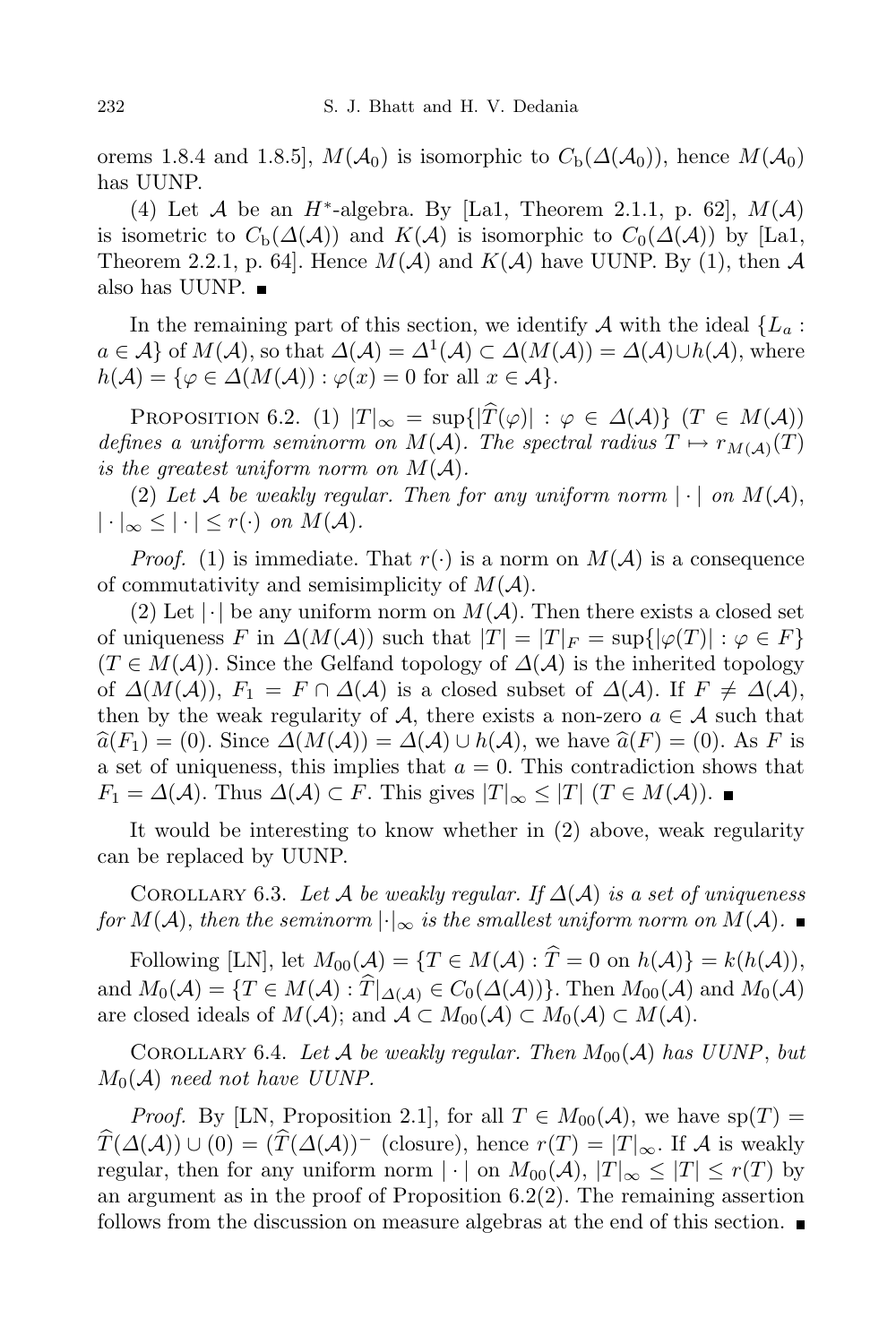Besides  $M_{00}(\mathcal{A})$  and  $M_0(\mathcal{A})$ , other sets of interest in  $M(\mathcal{A})$  are the following.

 $\text{Reg } M(\mathcal{A}) = \text{ the largest regular closed subalgebra of } M(\mathcal{A});$ Dec  $M(A) = \{T \in M(A) : L_T$  is a decomposable operator on  $M(A)$ };  $DM(A) = \{T \in M(A) : T \text{ is a decomposable operator on } A\};$  $N_{\sigma}M(\mathcal{A}) = \{T \in M(\mathcal{A}) : \text{sp}(T) = \widehat{T}(\mathcal{A}(\mathcal{A}))^{-}\}$ .

By [LN, Theorem 2.10], Reg  $M(A) \subset \text{Dec } M(A) \subset DM(A) \subset N_{\sigma}M(A);$ and if  $A$  has a bounded approximate identity, then  $DM(A)$  is a closed subalgebra of  $M(A)$ . We shall show that  $DM(A)$  need not have UUNP, even if *A* is regular. On the other hand, if *A* is regular, then  $\text{Dec } M(\mathcal{A})$ has UUNP. This follows from the proposition below. Note that  $N_{\sigma}M(\mathcal{A})$  is known not to be a subalgebra of  $M(A)$ .

Proposition 6.5. *Let K be a closed subalgebra of M*(*A*)*. Suppose that A is weakly* regular and  $A \subset K \subset N_{\sigma}M(A)$ . Then K has UUNP.

*Proof.* Let  $|\cdot|$  be a uniform norm on *K*. Since *K* is closed in  $M(\mathcal{A})$  and since  $K \subseteq N_{\sigma}M(\mathcal{A})$ , we have  $|T|_{\infty} = r_{M(\mathcal{A})}(T) = r_{K}(T) \geq |T|$  for all *T* in K. On the other hand, as in the proof of Proposition  $6.2(2)$  one can see that *|T*|∞ ≤ *|T*| for all *T* ∈ *K*. It follows that  $| \cdot |_{\infty} = | \cdot |$  on *K*.

Let *G* be a locally compact abelian group. Then the convolution Banach algebra  $L^1(G)$  is a regular, hermitian, semisimple, commutative, Banach <sup>*∗*</sup>-algebra with involution  $f \mapsto f^*$ ,  $f^*(s) = f(-s)$  ( $s \in G$ ). Hence, by Proposition 2.10,  $L^1(G)$  has both UUNP and UC<sup>\*</sup>NP as well as is <sup>\*</sup>-regular. Let *M*(*G*) be the measure algebra of all complex regular Borel measures on *G*. It is a unital, semisimple, commutative Banach *∗* -algebra with involution  $\mu \mapsto \mu^*, \mu^*(E) = \overline{\mu(-E)}$ . By [La1, Theorem 0.1.1],  $M(L^1(G)) \cong M(G)$  and  $L^1(G)$  can be identified with the ideal  $M_a(G)$  of measures on *G* that are absolutely continuous with respect to the Haar measure. Let  $\widehat{G}$  denote the dual group of *G*. Then we have  $\widehat{G} \cong \Delta(L^1(G)) \subset \Delta(M(G)).$ 

(1) By the uniqueness theorem of Fourier–Stieltjes transform,  $\hat{G}$  is a set of uniqueness for  $M(G)$ . By Corollary 6.3,  $M(G)$  admits a smallest uniform norm; namely  $|\mu|_{\infty} = \sup\{|\hat{\mu}(\theta)| : \theta \in \widehat{G}\}\)$ . If *G* is non-discrete, then  $| \cdot |_{∞}$  ≠ *r*(·), in which case, *M*(*G*) fails to have UUNP. In fact, it follows from Proposition 2.10, [La1, p. 27] and [A, p. 31] that  $M(G)$  has UUNP iff  $M(G)$  is hermitian iff  $M(G)$  is regular iff *G* is discrete iff  $M(G) = DM(G)$ . This shows that the converse of Theorem 6.1(1) is not true.

(2) The ideal *M*00(*L* 1 (*G*)) *<sup>∼</sup>*<sup>=</sup> *<sup>M</sup>*00(*G*) := *{<sup>µ</sup> <sup>∈</sup> <sup>M</sup>*(*G*) : *<sup>µ</sup>*<sup>b</sup> <sup>=</sup> <sup>0</sup> off *<sup>G</sup>*b*}*; whereas  $M_0(L^1(G)) \cong M_0(G) := \{ \mu \in M(G) : \hat{\mu}|_{\hat{G}} \in C_0(\hat{G}) \}.$  Then  $L^1(G) \subset M_{00}(G) \subset M_0(G) \subset M(G)$ . For non-discrete  $G, L^1(G) \neq M_{00}(G)$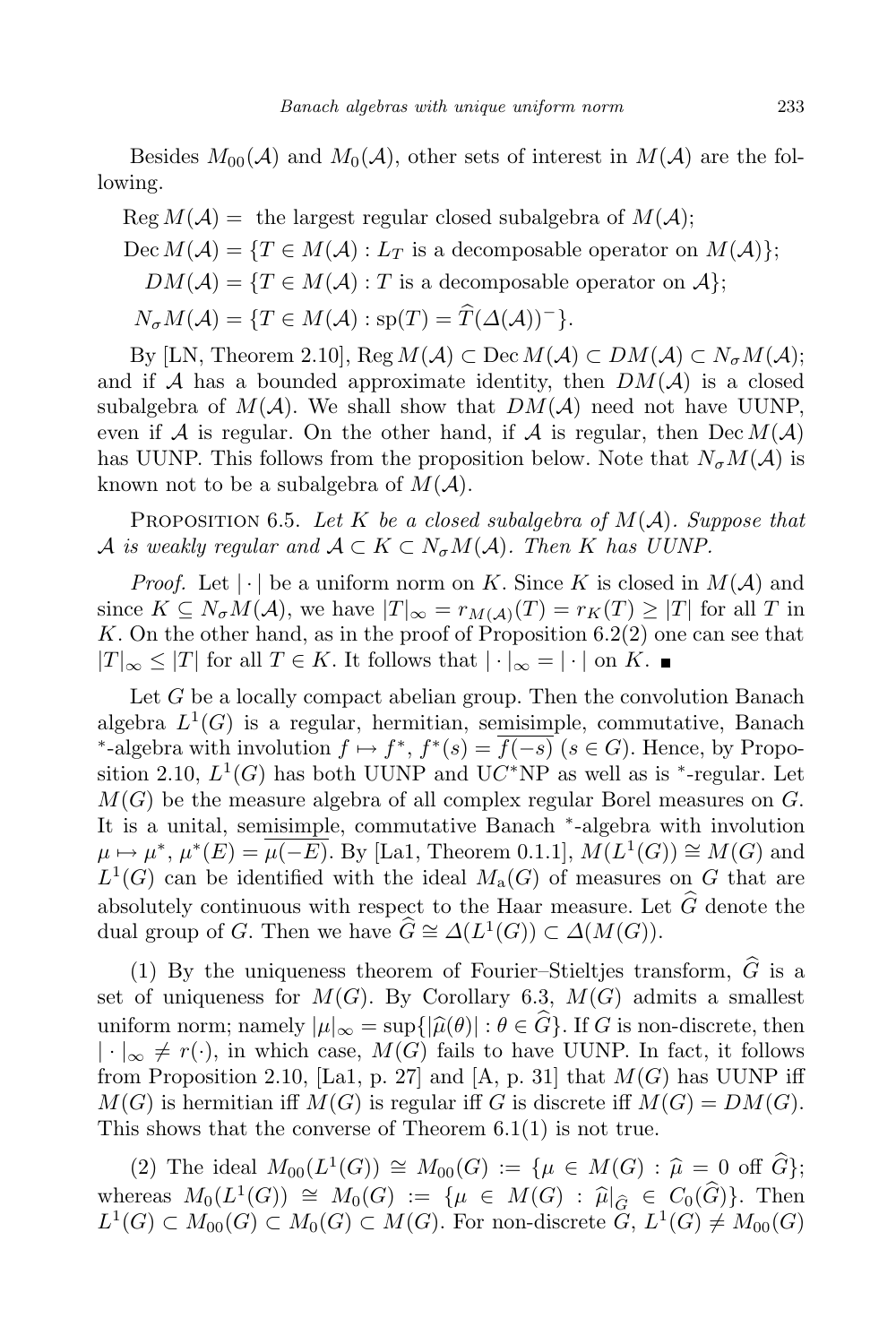[A, p. 31], but it has UUNP due to Corollary 6.4. On the other hand, by [N1, p. 309],  $M_0(G)$  is not hermitian, and so Proposition 2.10 implies that  $M_0(G)$  does not have UUNP.

 $N_{\sigma}M(G) = \{ \mu \in M(G) : \text{sp}_{M(G)}(\mu) = (\widehat{\mu}(G))^{-} = \widehat{\mu}(G) \cup (0) \},$ measures with natural spectra [LN]. By [LN, Theorem 4.1], Dec  $M(G) \subset$  $N_{\sigma}M(G)$ ; and Proposition 6.5 implies that

$$
Dec\ M(G) = \{ \mu \in M(G) : \nu \in M(G) \to \mu * \nu \in M(G) \text{ is decomposable} \}
$$

$$
= \{ \mu \in M(G) : \hat{\mu} \text{ is hull-kernel continuous on } \Delta(M(G)) \}
$$

has UUNP. By  $[A, Theorem 2.6]$ , and by  $[LN, Theorem 2.10]$ ,  $DM(L<sup>1</sup>(G)) =$  $DM(G) = \{ \mu \in M(G) : f \in L^1(G) \to \mu * f \in L^1(G) \text{ is decomposable} \}$  is a closed subalgebra of  $M(G)$ . Again by Proposition 6.5,  $DM(G)$  has UUNP.

(4) Assume that *G* is compact. Then  $L^2(G)$  is a regular *H*<sup>\*</sup>-algebra. By Theorem 6.1,  $L^2(G)$  and  $M(L^2(G))$  have UUNP. However by [A, p. 32],  $D(M(L<sup>2</sup>(G))) = M(G)$ , which does not have UUNP unless *G* is finite. This exhibits that  $DM(A)$  need not have UUNP, even if  $A$  is regular. On the other hand  $\text{Dec } M(L^2(G))$  always has UUNP.

(5) Let *K* be a closed <sup>\*</sup>-subalgebra of *M*(*G*). Further, let  $L^1(G) \subset K \subset$  $N_{\sigma}M(G)$ . Then, by Proposition 6.5, *K* has UUNP. By Proposition 2.10, *K* has UC<sup>\*</sup>NP, and is hermitian as well as weakly regular.

**Acknowledgements.** The authors are grateful to R. D. Mehta for a tip leading to Lemma 5.2 and to K. B. Laursen for making the reprints of his papers available. Thanks are also due to the referee for a careful reading of the manuscript.

## **References**

- [A] E. Albrecht, *Decomposable systems of operators in Harmonic Analysis*, in: Toeplitz Centennial, I. Gohberg (ed.), Oper. Theory Adv. Appl. 4, Birkhäuser, Basel, 1982, 19–35.
- [BaDa] W. G. Bade and H. G. Dales, *Uniqueness of complete norm for quotients of Banach function algebras*, Studia Math. 106 (1993), 289–302.
- [Ba] B. A. Barnes, *The properties of ∗ -regularity and uniqueness of C ∗ -norm in general ∗ -algebras*, Trans. Amer. Math. Soc. 279 (1983), 841–859.
- [Bh1] S. J. Bhatt, *Some remarks on hermitian Banach ∗ -algebras*, Indian J. Pure Appl. Math. 26 (1995), 131–142.
- [Bh2] —, *Norm-free topological algebra characterizations of C ∗ -algebras and uniform Banach algebras*, Bull. Polish Acad. Sci. Math. 45 (1997), 117–122.
- [BhDe1] S. J. Bhatt and H. V. Dedania, *Banach algebras with unique uniform norm*, Proc. Amer. Math. Soc. 124 (1996), 579–584.
- [BhDe2] —, —, *Uniqueness of the uniform norm and adjoining identity in Banach algebras*, Proc. Indian Acad. Sci. Math. Sci. 105 (1995), 405–409.